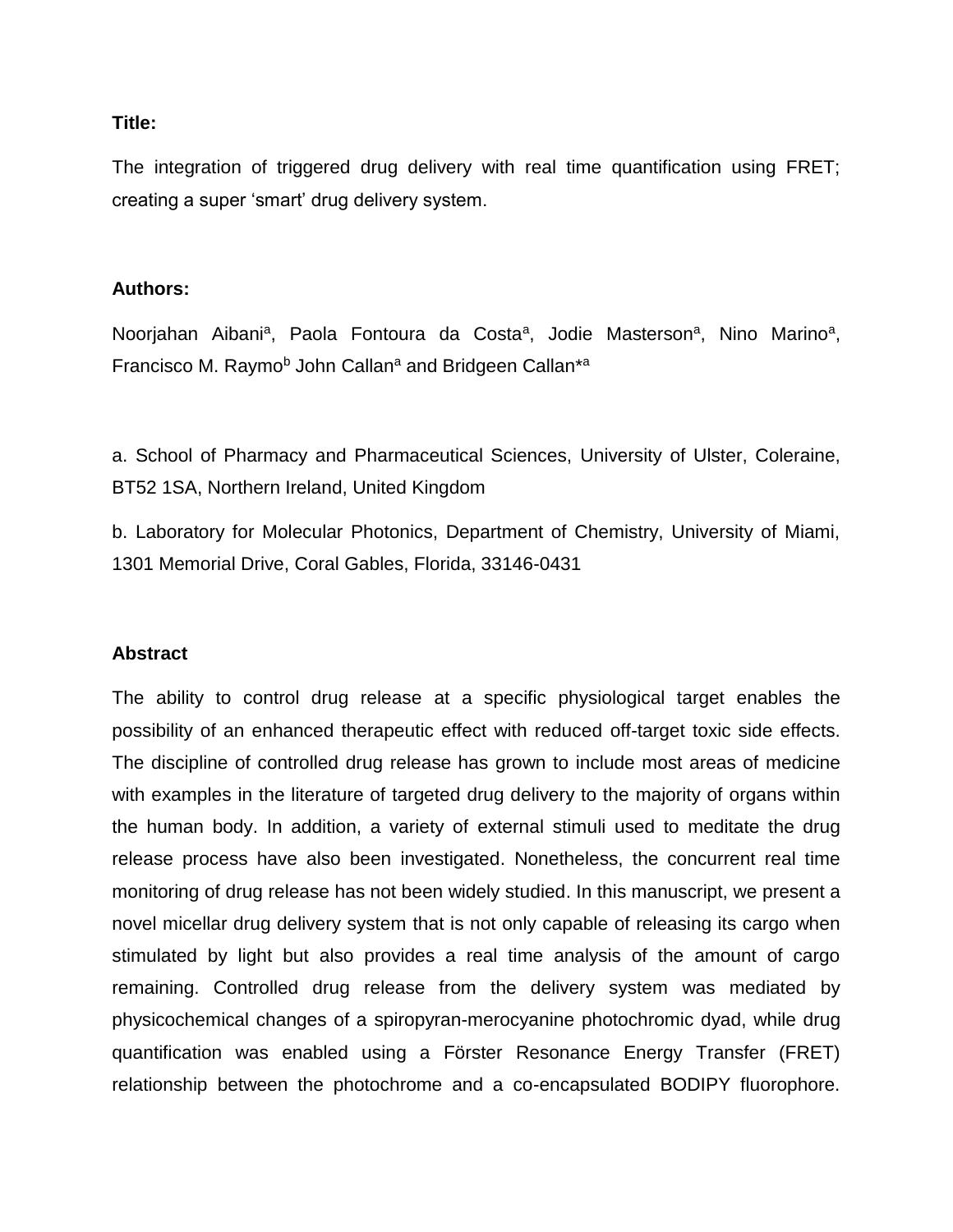The percentage of drug released from the delivery system was significantly greater (24%) when exposed to light irradiation compared to an analogous control maintained in the dark (5%). Furthermore, the fluorescence read-out capability also enabled the drugrelease process to be followed in living cells with a significantly reduced fluorescence emission observed for those cells incubated with the delivery system and exposed to light irradiation compared to control cells maintained in the dark. Combined, these results highlight the utility of this approach to theranostic drug delivery with the potential of light-triggered released together with a fluorescence read-out to enable quantification of the drug release process.

**Key words:** Real-time analysis; photo-transformation; FRET; hydrophobic drug delivery; micelles; stimuli responsive

#### **1. Introduction**

In order for a drug to produce a therapeutic effect, it must not only reach the site of action but also have the correct physicochemical properties to allow it to be absorbed at an appropriate concentration. In the past few decades, smart drug delivery systems (DDS) have evolved to deliver an appropriate dose to meet the patients needs [1]. Delivering the drug at a controlled rate, triggered drug release and targeted drug delivery are some methods that have been extensively investigated. Some examples of such systems include the development of biopharmaceutical systems capable of interacting with intracellular components that respond as a direct result to environmental stimuli [2] and nanoparticles that specifically bind to tumour cells using receptor targeted systems [3] [4]. Among these, triggered release plays a substantial role on controlling timing and location of drug release, since it can be induced by several external stimuli acting on the intracellular vehicles response [5]. Examples of stimuli used to facilitate drug release are temperature [6], pH [7], magnetic field [8], electric field [9], ultrasound [10], enzymatic activity [11] and light [12].

Light responsive drug release is an attractive mechanism because of the ability to control the spatial and temporal triggering of the release process [13]. Numerous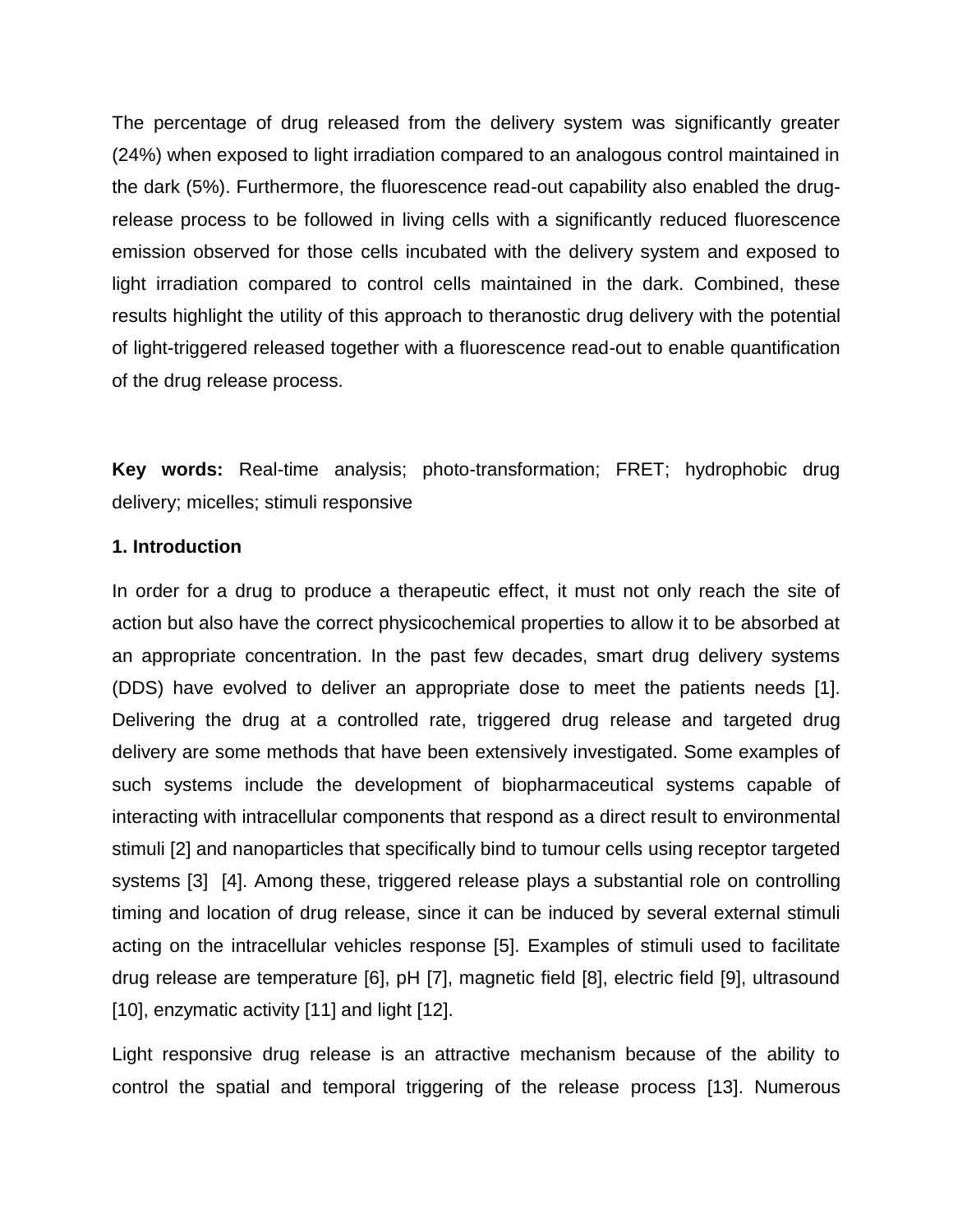examples of photochromic materials capable of transforming under the influence of activating radiation have been explored over recent years [14]. However, the photo activating ability of Spiropyran compounds was recognised as early as the1920's [15]. Spiropyran can undergo a reversible response to light and chemical stimulations. The closed ring stable state of Spiropyran (a) can be converted to its open form, Merocyanine (b), when irradiated with UV light, which is converted back into its original state when irradiated with visible light (Figure 1).



Figure **1**. Illustration of the phototranformation of spiropyran (**a**) to its merocyanine (**b**) counterpart and subsequent movement within the micellar environment before transformation back under visible irradiation

This simple photochromic transformation has found many applications ranging from molecular sensors [16] to DNA-based logic operations [17] and bioimaging [18]. Here, we exploit differences in the hydrophobic/hydrophilic balance between the two isomers to mediate drug release from a micellar based delivery system. The spiropyran form, with its hydrophobic four-ring system preferentially favours a non-polar environment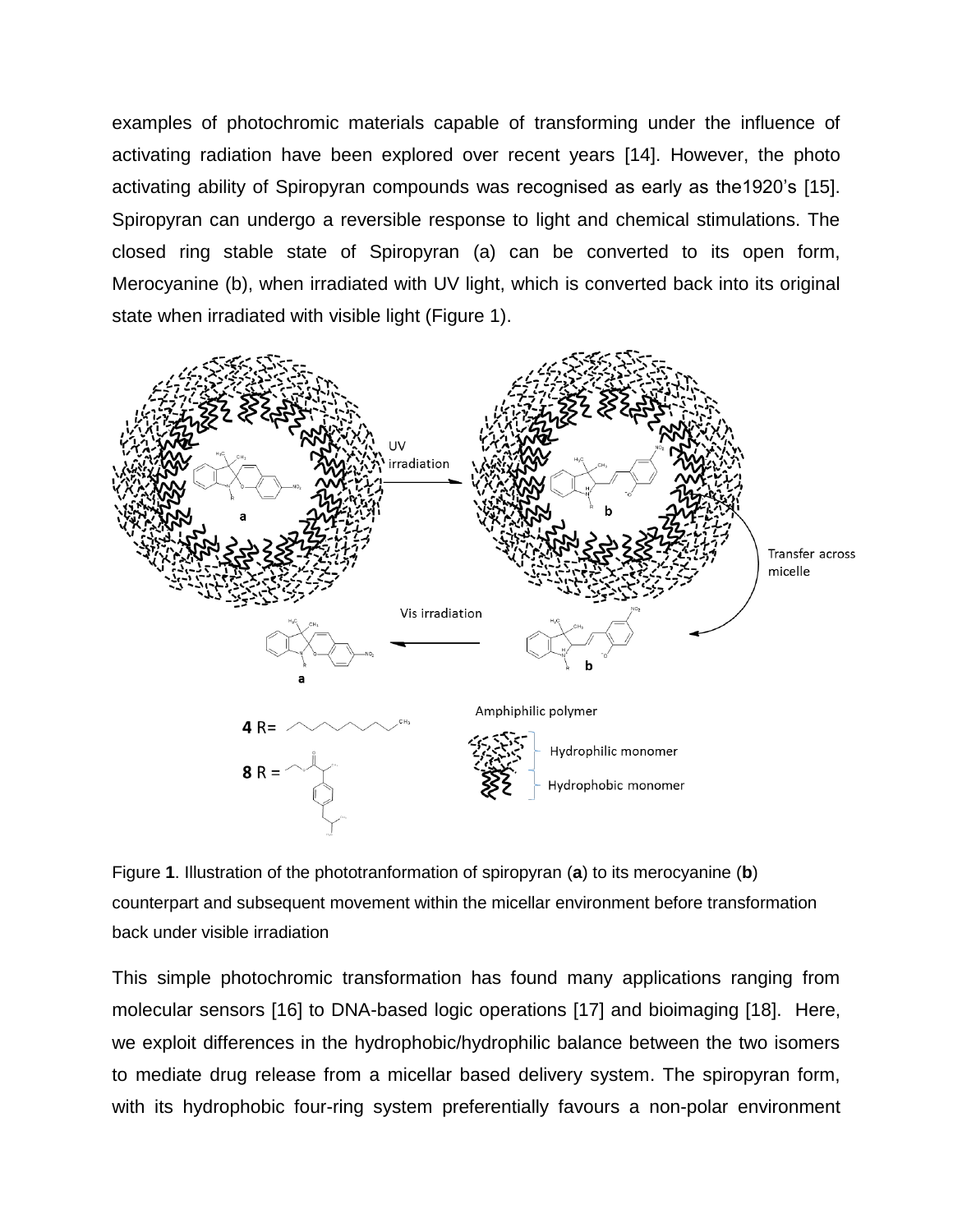whereas its open ring zwitterionic merocyanine counterpart prefers a more hydrophilic environment.

In addition to the triggered delivery mechanism there are also a number of considerations to make when selecting the type of DDS. More than 40 % of newly discovered drugs have little or no aqueous solubility (as determined by the Biopharmaceutical Classification System): 90 % of drugs approved since 1995 have poor aqueous solubility, poor permeability or both [19]. The delivery of hydrophobic drugs can be achieved in a number of ways. For example, a pro drug of the active compound may be prepared to catabolize to the original drug. Alternatively, a specific functional group can be altered to create a synthetic analogue with more appropriate hydrophilicity, or the compound may be formulated in such a way as to enable delivery by enteric coating for oral delivery or by an alternative method such as rectal or intravenous administration. All of these approaches have proven successful in delivering hydrophobic compounds. However, these approaches can often lead to enhanced first pass effects and thus the requirement for higher dosage or enhanced expense or, depending on the dosage form, poor patient compliance.

An alternative and successful method for the delivery of hydrophobic drugs is the use of polymeric drug delivery systems. These DDSs can be formulated as, micelles [20], liposomes [21], nanofibers [22], dendrimers [23], colloids [24] or carbon nanotubes [25] with the majority of them falling into the category of nanoparticle drug delivery vehicles. It has been suggested that the polymeric nano carriers can become concentrated preferentially in tumors, inflammatory sites, and at antigen sampling sites by virtue of the enhanced permeability and retention (EPR) effect of the vasculature [26]. Once accumulated at the site, these polymeric drug delivery vehicles can act as a drug depot, providing a source of API to be released as and when required. This leads to enhanced bioavailability, sustained/controlled release and decreased toxicity caused by potential burst release of the API. There are numerous examples where polymeric compounds are shown to enhance drug delivery [27]. Among these systems Polyethylene glycol (PEG) is frequently used as a polymeric component. We have previously developed a PEG-micellar DDS and determined the size of our PEG copolymers to have an average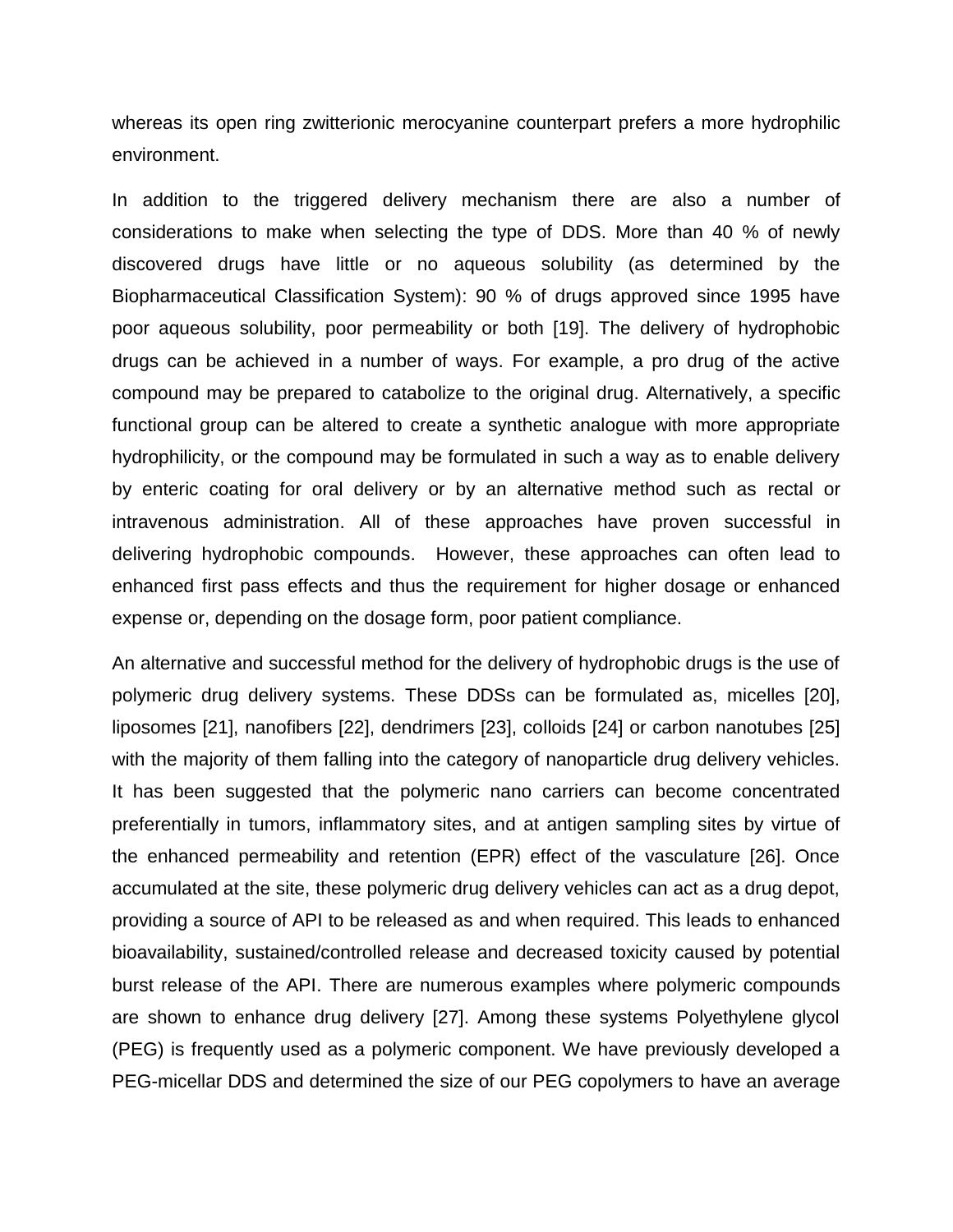hydrodynamic diameter of 26 nm [18]. As a direct result of their size, these micelles can navigate through the endothelium in inflammatory sites, epithelium tumors or penetrate micro capillaries, allowing for uptake by a variety of cell types. We have previously shown these micelles to efficiently cross the cell membrane of Chinese hamster ovarian cells and distribute themselves in the cytosol.

Finally, the ability to quantitatively monitor the amount of drug release, from a DDS in real time using a simple but effective approach is an essential companion in the advance towards second-generation health care. To this end, there have been a number of examples where mesoporous silica nanoparticles (MSN) have been used as a cage for drug delivery with the drug co-incorporated alongside a photochromic compound [28], an oligonucleotide containing a recognition element [29] or a redox active FRET pair [30] so that the system operates like a molecular valve. In each case, the drug was prevented from exiting the pores of the NP due to the large bulky groups surrounding the MSN. On application of external stimuli, the outer layer (valve) was disrupted and the inner cargo released from the MSN. In addition to the triggered release, a Förster Resonance Energy Transfer (FRET) mechanism was utilised to enable real time monitoring of drug release.

In this manuscript, an alternative approach has been developed that combines a triggered release of hydrophobic drugs encapsulated within a polymeric micellar drug delivery system with real time analysis through molecular communication. This was achieved using a FRET mechanism whereby a FRET pair was contained within the hydrophobic interior of a self-forming amphiphilic micelle. Upon application of an external UV light trigger, one of the FRET pair, a Spiropyran moiety, undergoes a photo transformation to the more hydrophilic merocyanine isomer and transcends the micellar membrane into the aqueous external environment. The other half of the FRET pair, a hydrophobic bodipy fluorochrome, remains within the non-polar environment of the micelle. Thus, release of the merocyanine isomer from the micelle modulates the donoracceptor energy transfer process enabling the release process to be followed by fluorescence spectroscopy, illustrated in Figure 2. A decrease in the quenching ability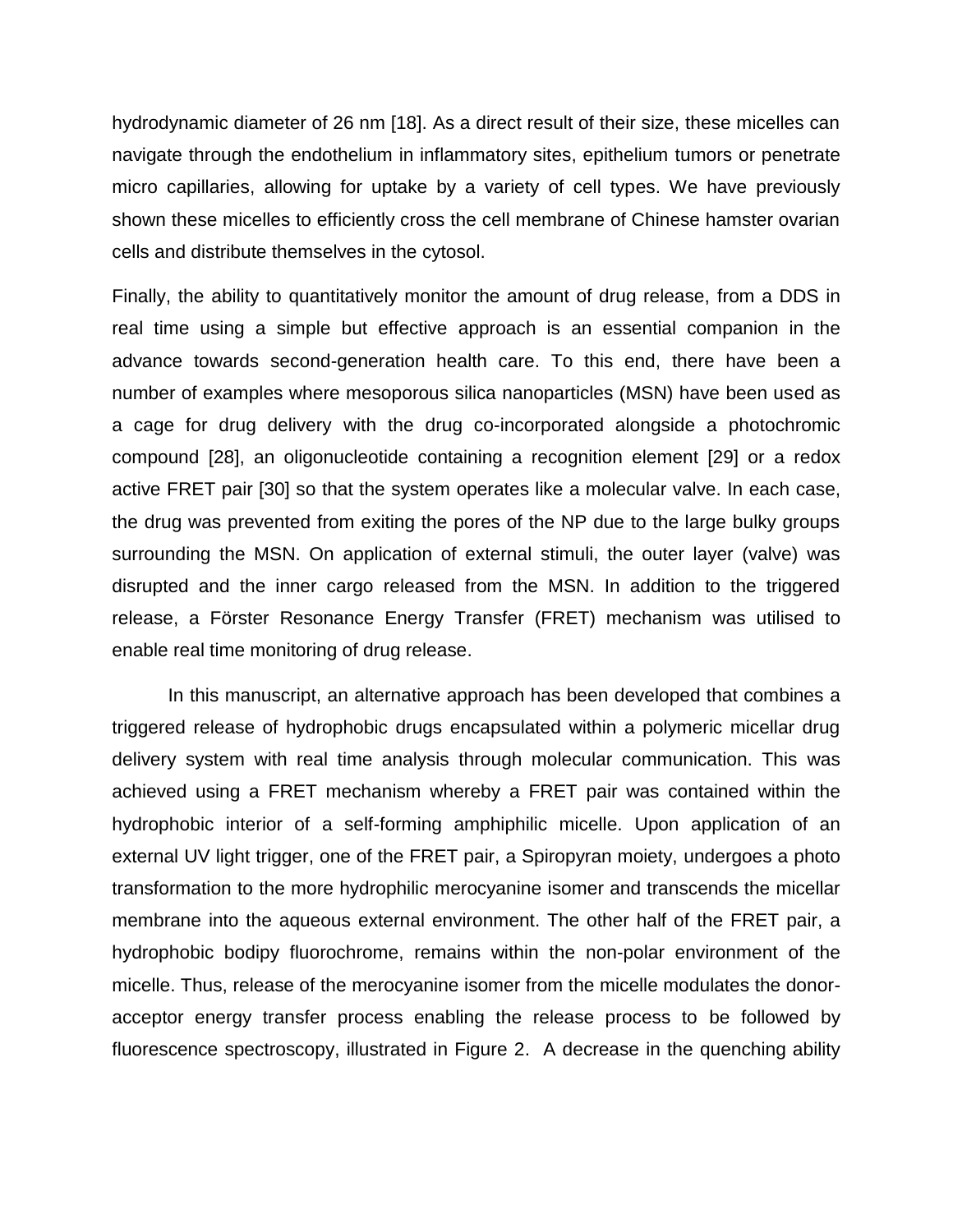of the merocyanine for the bodipy emission is observed relative to the amount of merocyanine remaining within the micellar structure.



Figure **2**. Schematic representation of the UV triggered release caused by the photoisomerism of Spiropyran to the zwitterionic Merocyanine transcending the amphiphilic micelle and concomitant quantification using FRET with the simulated emission of the Bodipy donor moiety.

Indeed, the scope of this approach can be further extended by conjugating an Active Pharmaceutical Ingredient (API) onto the Spiropyran isomer enabling its release to be controlled and monitored in real time. To illustrate this, we have attached ibuprofen to spiropyran using an ester linkage, determined the release of this conjugated ibuprofenspiropyran compound from the micelle upon UV light irradiation and compared these results to the release of unmodified spiropyran from the micelle.

# **2. Materials and Methods**

# **2.1. Materials**

All reagents and solvents were purchased from Sigma-Aldrich and used without further purification. 2,3,3-trimethylindolenine 98%, 1-bromodecane 98%, 2-hydroxy-5 nitrobenzaldehyde 98%, Piperidine ≥99.5%, 2-bromoethanol 95%, Potassium Hydroxide 85% KOH Basis, Triethylamine ≥99%, Boron Trifluoride ≥99.5%, Trifluoroacetic Acid 99%, 2,3-Dichloro-5,6-dicyano-p-benzoquinone 98%, 4-Formylbenzoic acid 97%, 2,4- Dimethylpyrrole 97%, Phosphate Buffered Saline Tablets , Dialysis tubing cellulose membrane flat width 10 mm, Ibuprofen, 4-(dimethylamino)pyridine, N,N'-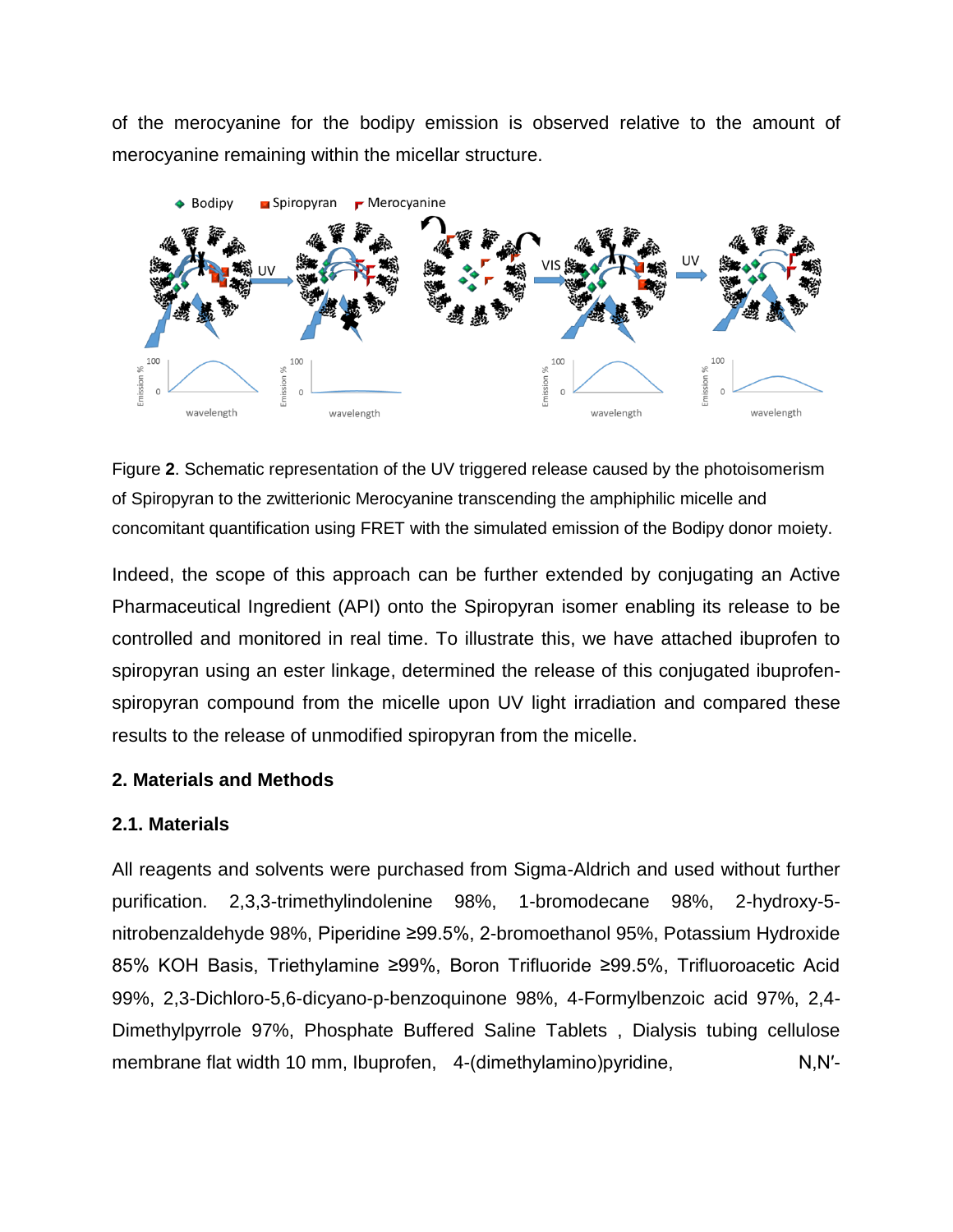Dicyclohexylcarbodiimide, Chloroform, Acetonitrile, Ethanol, Dichloromethane, Diethyl Ether , Hexane, Ethyl Acetate, Tetrahydrofuran.

# **2.3 Synthesis of compounds**

The synthesis of hydrophobic spiropyran 1'-decyl-3',3'-dimethyl-6-nitro-spiro[chromene-2,2'-indol-1-ium] (HSP) (**4**) has been previously described [18].

# **2.3.1 Synthesis of (10-(4-(decylcarbamoyl)phenyl)-5,5-difluoro-1,3,7,9-tetramethyl-5H-dipyrrolo[1,2-c:2',1'-f][1,3,2]diazaborinin-4-ium-5-uide) (3)**

Compound **3** was synthesized following a two-step procedure as detailed below.

Step 1: Synthesis of (10-(4-carboxyphenyl)-5,5-difluoro-1,3,7,9-tetramethyl-5Hdipyrrolo[1,2-c:2',1'-f][1,3,2]diazaborinin-4-ium-5-uide) (**1**) (S1)

To a solution of 4-formylbenzoic acid (0.5 g, 3.3 mmol) and 2, 4-dimethylpyrrole (0.69 g, 7.3 mmol) in THF (90 mL) was added several drops of trifluoroacetic acid. The mixture was stirred at ambient temperature overnight, then a solution of 2,3-dichloro-5,6 dicyano-p-benzoquinone (0.75 g, 3.3 mmol) in THF (120 mL) was added. The mixture was stirred continuously for another 4 h. After the addition of triethylamine (18 mL, 0.13 mol), BF3·OEt<sup>2</sup> (18 mL, 0.15 mol) was added dropwise to the mixture, which was cooled in an ice-water bath. The mixture was kept stirring at ambient temperature overnight, then filtered through a celite pad. The residue was washed with  $CH_2Cl_2$  (ca. 50 mL), then the combined filtrate was rotary evaporated to dryness. The residue was redissolved in  $CH_2Cl_2$  (100 mL) and the solution was washed with 5% aqueous NaHCO<sub>3</sub> solution (100 mL) followed with water (100 mL  $\times$  2). The organic portion was dried over anhydrous MgSO4, then evaporated in vacuo. The crude product was purified by silica gel column chromatography using CH2Cl2/MeOH 99/1 as the eluent to give **1** as an red solid (0.615 g, 51%) (S2).

Step 2: Synthesis of compound **3** (Scheme 1)

A mixture of **1** (127 mg, 0.34 mmol), dodecylamine **2** (45 mg, 0.28 mmol), EDC (110 mg, 0.57 mmol), and DMAP (7 mg, 0.056 mmol) was dissolved in 20 mL of  $CH_2Cl_2$ . After stirring at 27  $\degree$ C for 1 h in the dark the solvent was removed under vacuum. The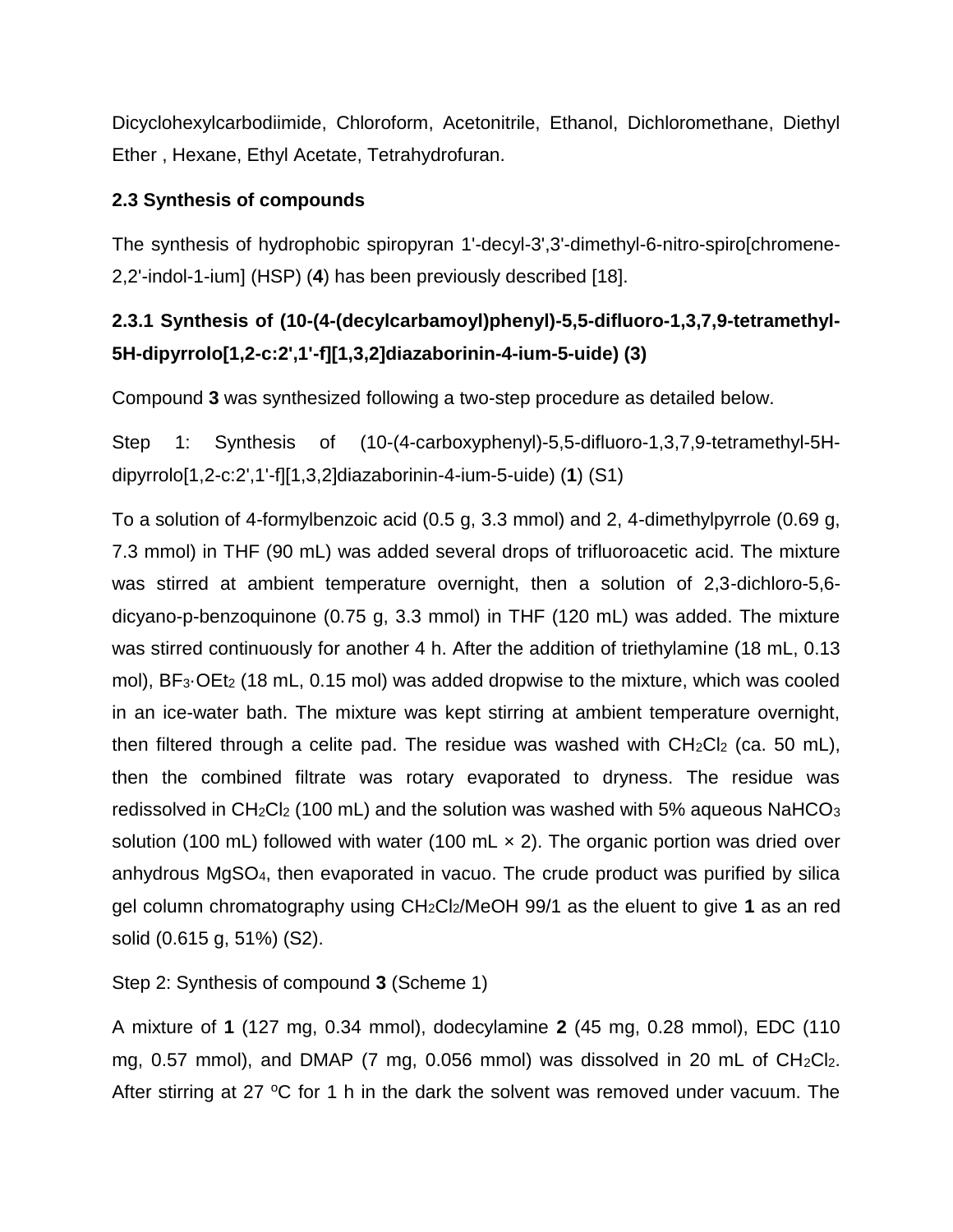obtained crude product was purified by column chromatography (hexane/EtOAc 1:1) to give 160 mg of 3 as a orange oil (yield 91%).<sup>1</sup>H NMR (CDCl<sub>3</sub>, 500 MHz): δ = 7.91 (d, J = 8 Hz, 2H), 7.39 (d, J = 8 Hz, 2H), 6.18 (br s, 1H), 5.98 (s, 2H), 3.49 (t, J = 6 Hz, 2H), 2.55 (s, 6H), 1.65 (m, 2H), 1.4-1.2 (m, 14H), 1.35 (s, 6H), 0.87 (t, J = 6.5 Hz, 3H); ESIMS: m/z 506 [M-1]-.



Scheme **1**. Amidation of Bodipy compound **1** to increase the hydrophobicity of compound **3**

#### **2.3.2 Synthesis of Spiropyran compound 2-(3',3'-dimethyl-6-nitro-spiro[chromene-2,2'-indol-1-ium]-1'-yl)ethyl 2-(4-isobutylphenyl)propanoate (8)**

The synthesis of compound **8** (SP-IB) was a two-step process. The intermediate compound 2-(3',3'-dimethyl-6-nitrospiro[chromene-2,2'-indolin]-1'-yl)ethanol (**6**) was prepared following a literature procedure [31] (S3). The SP-IB was synthesized by a modified method from Baumann et. al. 2013 [32]. Synthesis of SP-IB **8** is detailed in Scheme 2. A mixture of **6** (100 mg, 0.28 mmol), Ibuprofen **7** (70 mg, 0.34 mmol), EDC (108 mg, 0.56 mmol), and DMAP (7 mg, 0.056 mmol) was dissolved in 20 mL of  $CH_2Cl_2$ . After stirring at room temperature for 1 h in dark, the purple solution becomes colorless and solvent was removed under vacuum. The obtained crude product was purified by column chromatography (hexane/EtOAc 4:1) to give 145 mg of **8** as a green oil (yield 94%).<sup>1</sup>H NMR (CDCl<sub>3</sub>, 500 MHz): δ = 7.99-7.94 (m, 2H), 7.18 (t, J = 7.0 Hz, 1H), 7.14-7.12 (m, 2H), 7.07-7.06 (m, 3H), 6.89 (t, J = 7.0 Hz, 1H), 6.79-6.66 (m, 2H), 6.26 (d, J = 6.5 Hz, 1H), 5.62 (t, J = 11.0 Hz, 1H), 4.22 (m, 2H), 3.63 (m, 1H), 3.45-3.31 (m, 2H), 2.44 (t,  $J = 6.0$  Hz, 2H), 1.83 (m, 1H), 1.45 (dd,  $J = 21.0$  Hz,  $J = 7.0$  Hz, 3H), 1.23 (s, 3H), 1.06 (d, J = 22.0 Hz, 3H), 0.90 (d, J = 6.5 Hz, 6H); ESIMS: m/z 541 [M+H]+.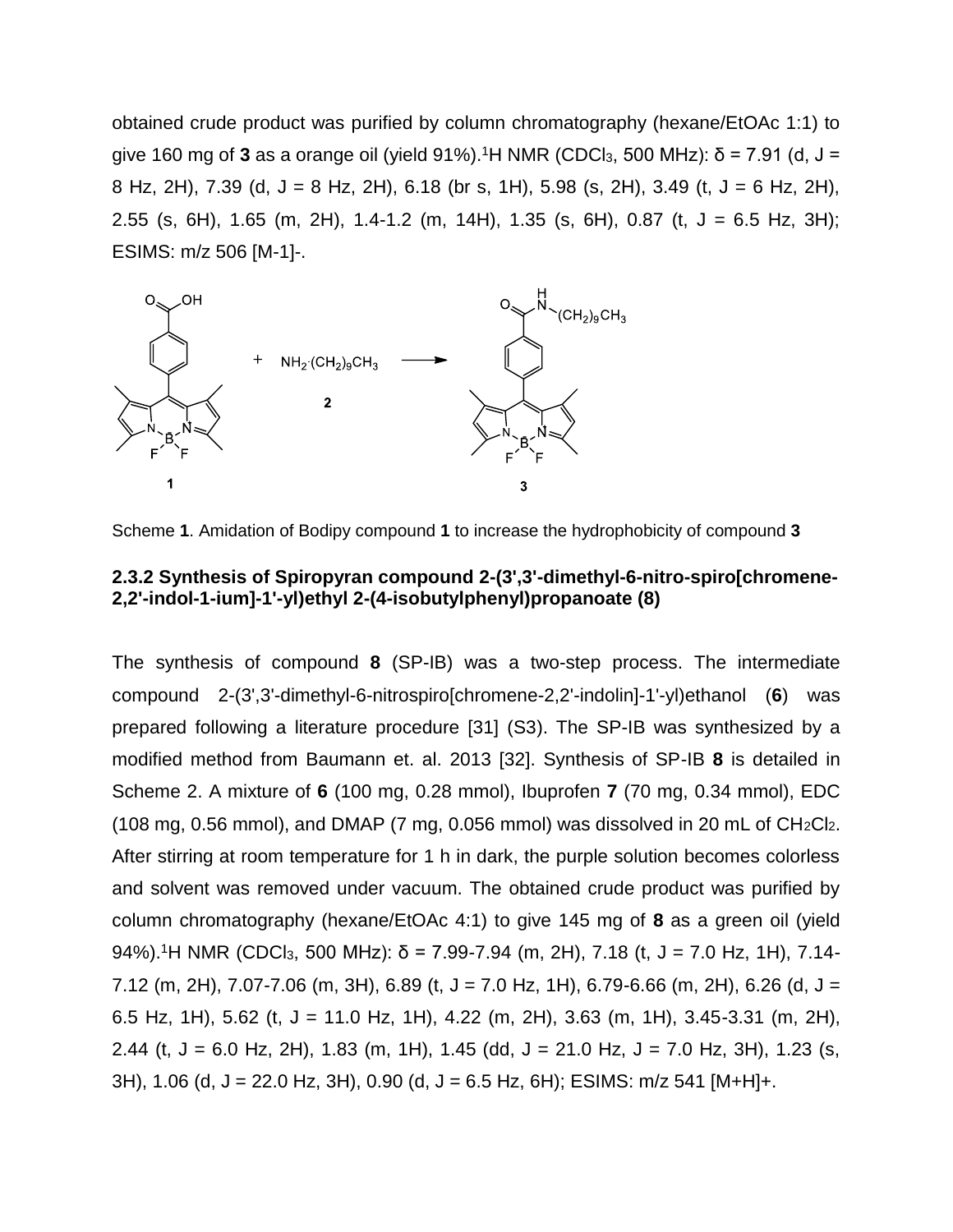

Scheme **2**. Synthesis of Spiropyran compounds hydrophobic spiropyran (HSP) (**4**) and Ibuprofen spiropyran (IBSP) (**8**).

#### **2.4 Preparation and characterisation of micelles**

The synthesis of the random co-polymer has been extensively described previously by the authors as both a hydrophobic [18] and hydrophilic [33] drug carrier and was prepared without further modification. It was comprised of two monomers (polyethylene glycol (PEG) (Mn 500) and a decyl chain (C10)) both containing a methacrylate functional group and polymerized using a free radical initiator in a 5: 3 molar ratio of PEG:C10 (scheme displayed in S5). The polymer has previously been determined to be biocompatible with negligible toxicity at the concentrations used. Micelles were prepared by evaporating the desired amount of polymer in CHCl<sub>3</sub> in a round bottom flask along with **3** and **4** or **8** to form a thin film. The resultant film was hydrated with PBS to form the micelles. Micelle size, polydispersity index and zeta potential was analysed by dynamic light scattering using a Malvern Nano-ZS Zeta sizer. Particle morphology was observed by scanning electron microscopy (SEM) at high vacuum mode using FEI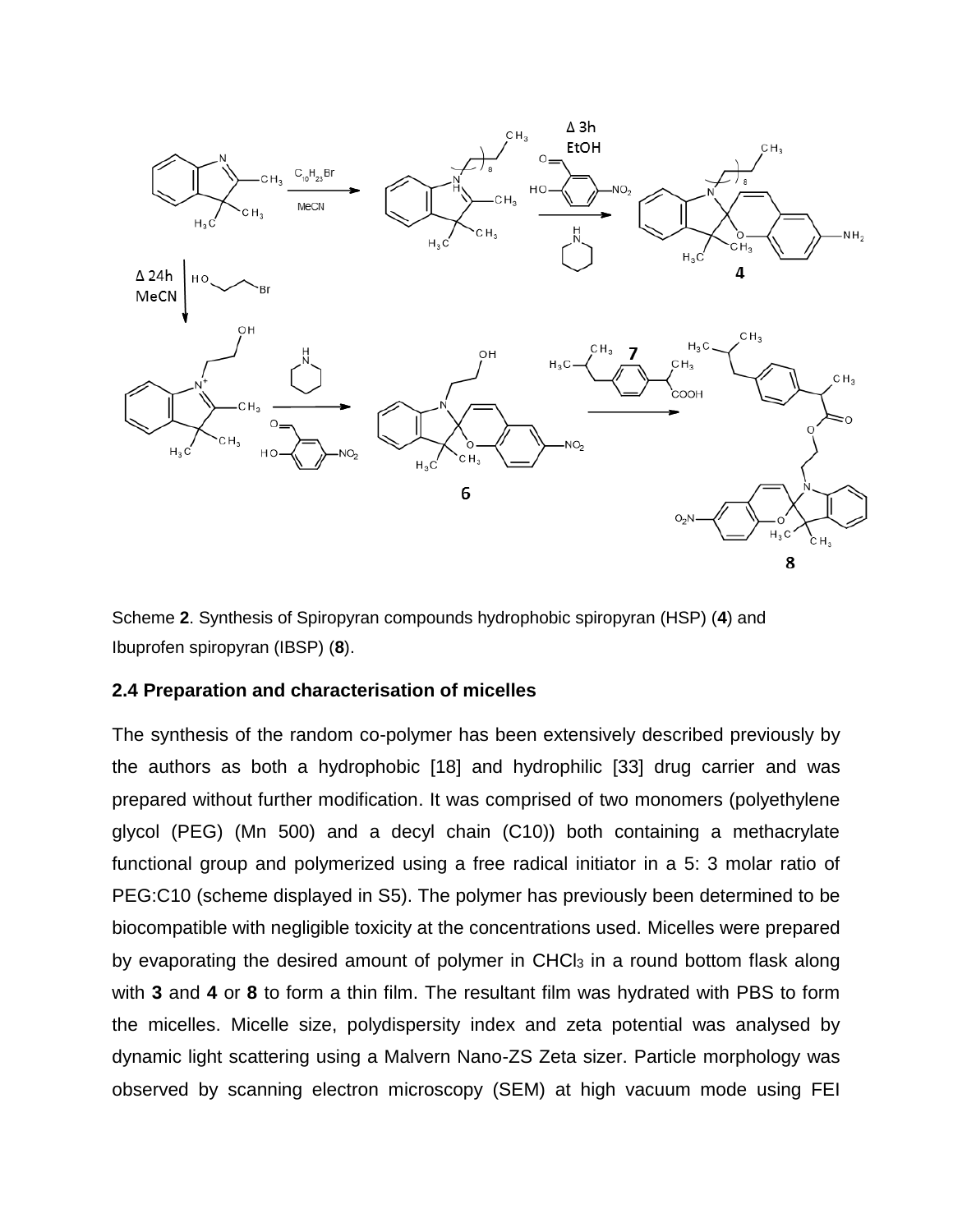Quanta ESEM. A particle suspension was air dried for 24 hours on stainless steel stubs and further coated with ultra-thin Gold/Palladium layer at 18mA for 3 minutes using Polaron Equipment Ltd E5100 Sputter coater and observed.

# **2.5. Evaluation of phototransformation of 4a to 4b**

0.5mL **4a** (0.1 mg mL $^{-1}$ ) was added to 0.6 mL polymer (2.5 mg mL $^{-1}$ ) and evaporated into a thin film and hydrated with 3mL PBS to form micelles. These samples were irradiated from a fixed distance of 4 cms at 365 nm (0.4 mW cm $^{-2}$ ) with a Mineralight UVGL–25 lamp (UVP 95-0006-03 Model UVL-56 6 Watt). The UV-Vis spectra was recorded using a Varian Cary Eclipse UV spectrophotometer at intervals of 30 seconds for 6.5 minutes until no further increase in absorbance of **4b** (560nm) was observed.

# **2.6. FRET efficiency**

Micelles were prepared as described in section 2.4 with 78  $\mu$ L of 3 (0.08 mg mL<sup>-1</sup>) and varying volumes of **4** (0.2 mg mL-1 ) to obtain molar ratios 1: 0.5-10 of **3**:**4** and hydrated with 3 mL PBS to form micelles. The FRET efficiency was determined by allowing the photo-transformation of **4a** to **4b** while the concentration of **3** remained constant. Fluorescence emission spectra of **3** were recorded (Ex 525nm Em 545 nm) before and after UV light exposure using a Varian Cary Eclipse Fluorescence spectrophotometer.

# **2.7. In vitro triggered release**

Micelles were prepared as above using 0.176 mL of **3** (0.2 mg mL-1 ) with 0.6 mL of **4**  $(0.5mg$  mL<sup>-1</sup>) and 2mL polymer  $(2.5mg$  mL<sup>-1</sup>) and hydrated with 2mL PBS. Release studies were undertaken using Franz diffusion cells and dialysis membrane (MWCO 14,000). 200 µL of the micelle formulation was loaded into donor compartment while the acceptor chamber comprised of PBS and maintained at 37°C. The contents of the donor chamber were irradiated with UV light for fixed time periods of 2, 4, 6, 8, 10 and 12 mins and solutions were analysed using fluorescence spectroscopy at Ex360nm-EM 637nm. Similarly, control studies were conducted in the absence of UV light. For determining stability and reproducibility of the system, micelles containing **3** and **8** were loaded onto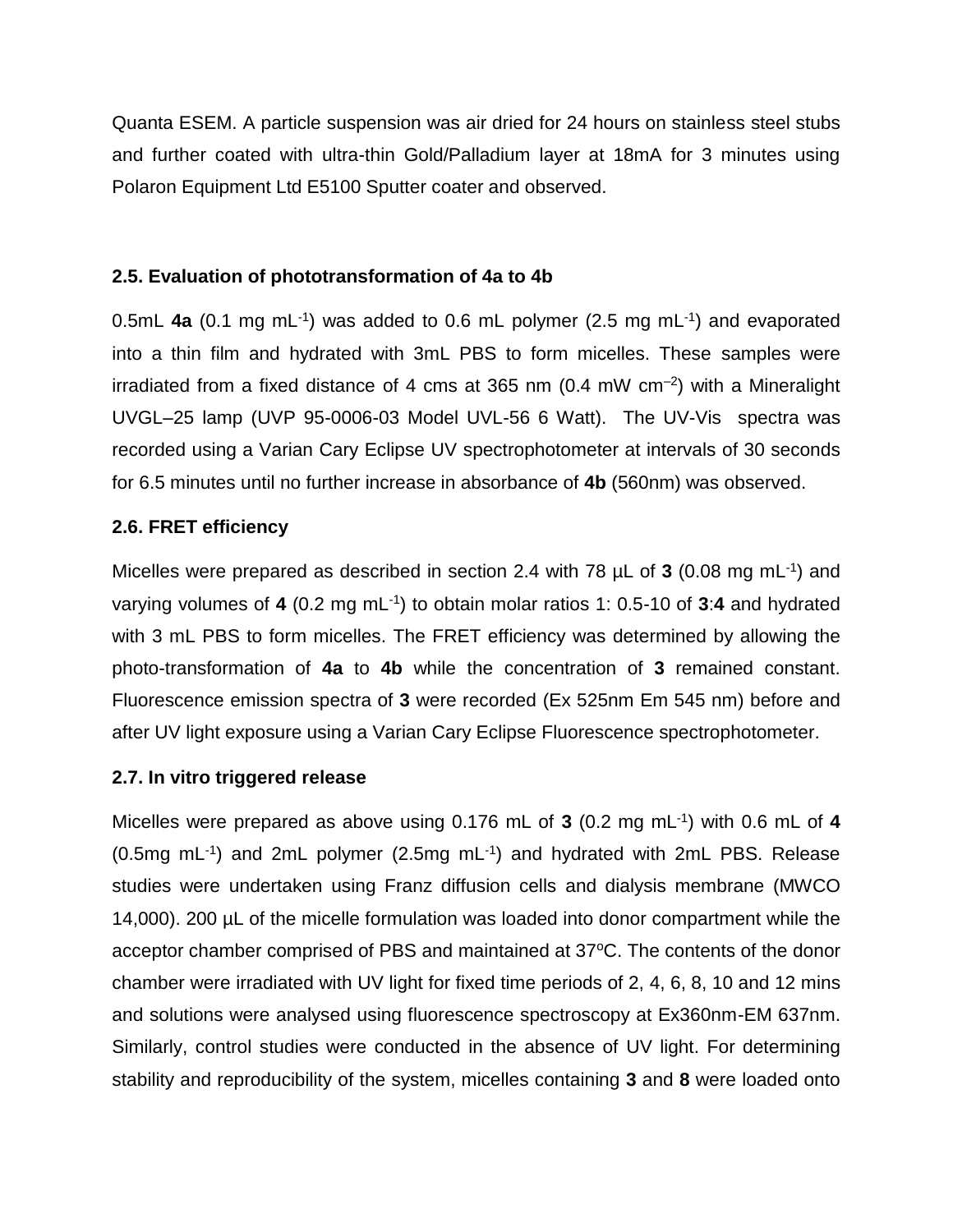Franz diffusion cells and subjected to cycles of 5 minutes UV light and 20 minutes dark conditions during which samples were scanned for fluorescence emission of **3** at Ex 525nm-Em 540nm at 5 minutes intervals for 20 minutes.

# **2.8 Observation of FRET in HeLa cells**

HeLa cells were incubated in modified DMEM with 10% FBS and 1% Pen/strep in 96 well plates at a cell density of 5x10<sup>3</sup> cells in each well and allowed to adhere overnight. When 60 % confluency was reached, 2 mL micelle solutions were prepared containing either **3** (0.176mL of 0.2 mg mL-1 ) and **4** (0.6mL of 0.5mg mL-1 ) or just **3** (0.6mL of 0.5mg mL<sup>-1</sup>). 50µl of this solution were added to the wells and incubated for 18 h. The cells were then washed twice with PBS and the fluorescence emission determined using an ELISA plate reader (Ex 485nm and Em 520nm). For confocal microscopy, cells were treated as mentioned above and imaged using a Leica DMI6000b inverted microscope with a 40x oil immersion lens. All images were analysed using LAS AF v2.3.6 software.

# **2.9 Comparative release study to quantify triggered release by FRET**

Release studies were conducted on Franz diffusion cells using dialysis membrane. Briefly micelles loaded with **3** and **8** were loaded into acceptor compartment and the donor compartment was filled with PBS maintained at 37°C. Micelles were irradiated with UV light for 5 minutes after which they were subjected to light and dark conditions for 20 minutes. Samples were taken at 5 minute interval and observed for UV absorbance at 345nm for **8a** and fluorescence emission of **3** following a 20 minute equilibration period in visible light conditions. Similar studies were conducted without UV trigger.

# **3. Results and Discussion**

# **3.1. Synthesis of compounds**

The synthesis of compound **1** was achieved by the synthetic procedure outlined in Scheme S1 (Supporting information). Successful product formation was confirmed by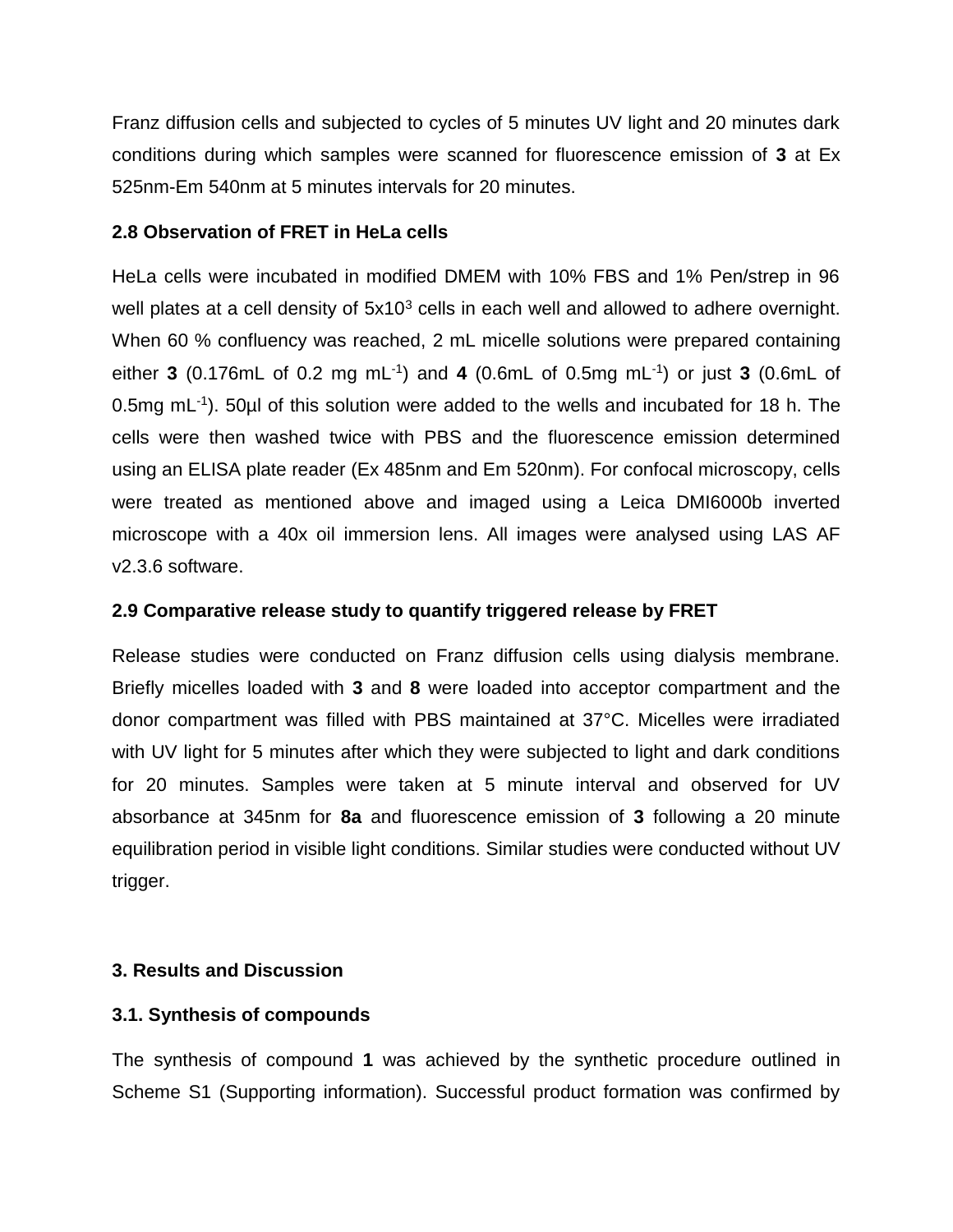mass spectroscopy and <sup>1</sup>H NMR spectroscopy. Compound **3** was synthesized to increase the hydrophobicity of the FRET donor and hence ensure continued encapsulation within the micelle. Synthesis was achieved by a modification of a previous procedure [18] with characterisation detailed in section 2.3.1. Compound **4** was synthesized as described in scheme 2 and again successful product formation was confirmed by <sup>1</sup>H NMR and mass spectroscopy. Compound **8** is a novel compound and was formed by an esterification between **6** and **7** in a 1:1 stoichiometry with a yield of 94%. Successful product formation was again confirmed by <sup>1</sup>H NMR and mass spectroscopy, as detailed in section 2.3.2.

#### **3.2. Preparation and characterisation of micelles**

DLS measurements of micelles loaded with 3 and 4 indicate an average particle size of 27.5  $\pm 0.98$  nm with PDI 0.416  $\pm$  0.009 and surface charge of -1.67  $\pm$  0.73 as determined by zeta potential measurements. These observations were in agreement with those observed previously by Yildiz et al using the same polymeric micelle with encapsulated cargo [18]. However when 4 was replaced by 8, the micelle size increased to  $45.93 \pm 2.72$  nm and PDI was  $0.346 \pm 0.04$  with  $-2.05 \pm 0.61$  zeta potential. This slight increase in micelle size may be attributed to the greater rigidity of **8** causing a larger hydrophobic internal core within the micelle. There was no major change in the PDI and zeta potential values for micelles following encapsulation with regards to content indicating successful incorporation of **8** inside the micelle. Figure 3a shows a representative particle size distribution graph for micelles loaded with **3** and **4**, while a scanning electron microscopic image of micelles loaded with **3** and **8** (Figure 3b) show well-formed particles with spherical morphology.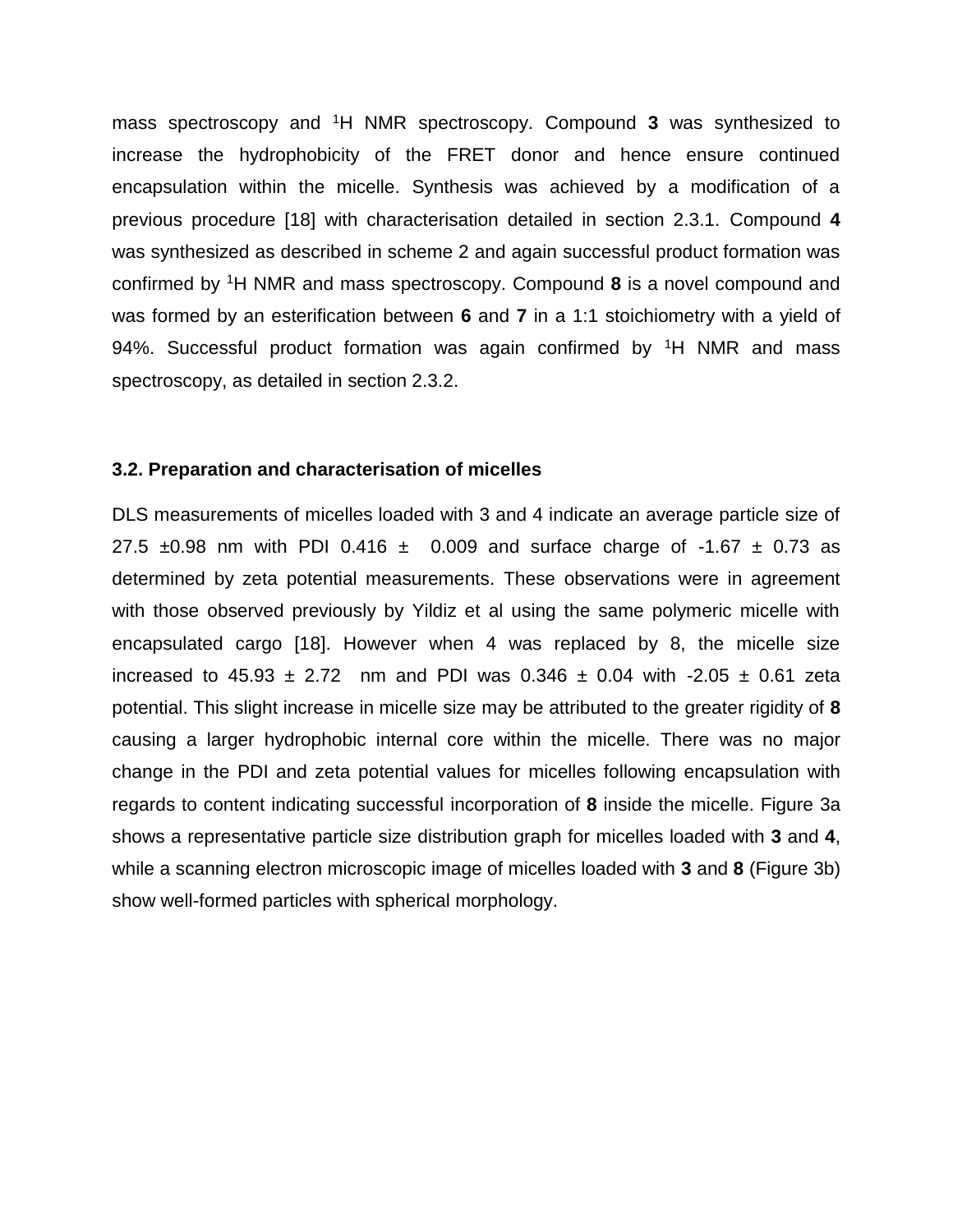



#### **3.3. Quantification of photo physical transformation of 4a to 4b**

For efficient FRET to occur between a donor-acceptor pair two main criteria must be met. First, the donor and acceptor molecules must be in close proximity to each other and secondly, the emission spectrum of the donor must overlap effectively with the absorption spectrum of the acceptor. In the context of the micellar delivery system described above, as both the donor and acceptor are originally confined within the micelle, a nanoscale distance between the two molecules can be guaranteed. [34]. In terms of spectral overlap, the absorbance spectrum of **4a** encapsulated within the micelle was determined to have a maximum absorbance centered at 360nm. Upon activation by UV light, **4a** undergoes a ring opening of the spiro carbon to its corresponding merocyanine, **4b** (Figure 1). The merocyanine is zwitterionic, and therefore more hydrophilic. It has also an elongated area of conjugation and therefore induces a significant bathochromic shift to a new absorbance maximum at 550nm which coincides with the emission wavelength of **3** (Figure 4) when excited at 525 nm.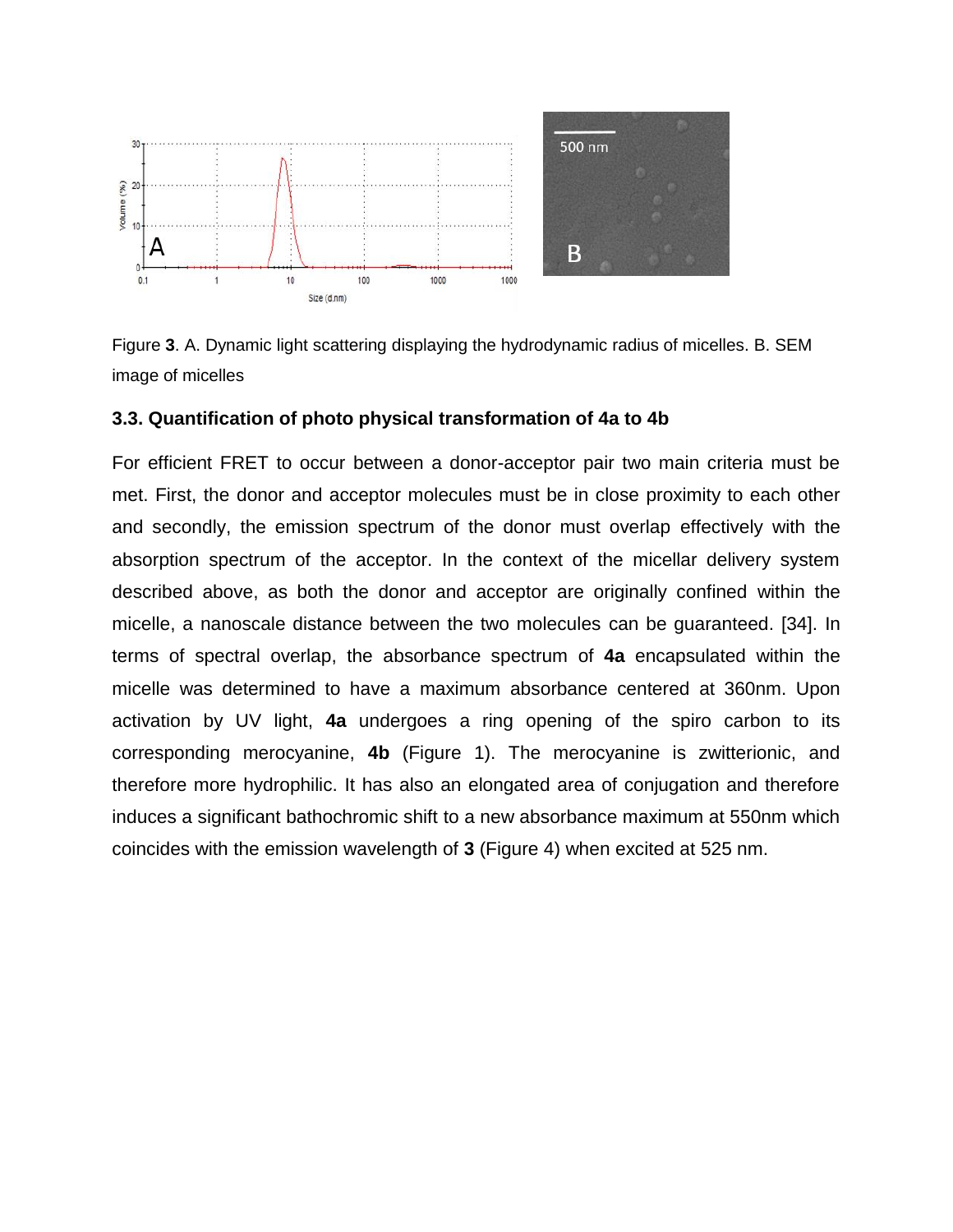

Figure **4**. Absorbance spectra of **4a** and following photoconversion to **4b** with the emission spectra of **3** with Ex 525 nm**.**

This spectral cohesion of absorbance and emission of **4b** and **3** is imperative for energy transfer from **3** (the fluorescent donor) and **4b** (the photochromic acceptor. Nevertheless, the time required for conversion of **4a** to **4b** can significantly affect the energy transfer from **3** to **4b**. Hence we irradiated **4a** with UV light and monitored the UV-Vis spectrum at increments of 30 seconds in aqueous medium and found that it required 5 minutes irradiation for complete conversion from **4a** to **4b** as shown in Figure 5.

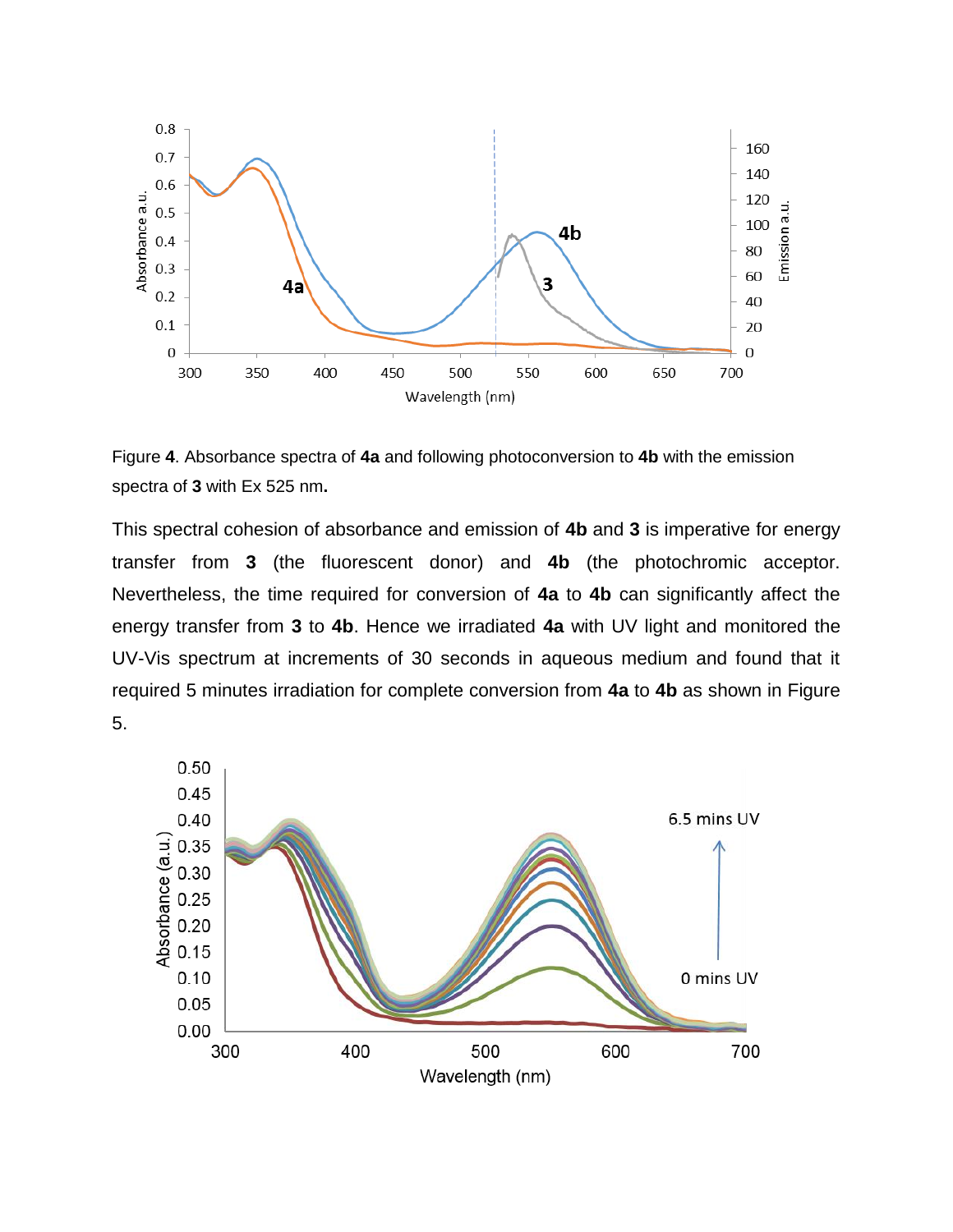Figure **5**. Absorbance spectra of **4b** at λmax 550nm increasing with increasing exposure to UV light of 365nm. Spectra displayed following exposure to 0, 0.5, 1.0, 1.5,2, 2.5, 3, 3.5, 4, 4.5, 5, 5.5, 6 and 6.5 mins UV light at 465 nm from a fixed distance.

After 5 minutes, the absorption reached a plateau beyond which there was no increase in the absorption intensity. However complete conversion of **4a** to **4b** took 12 minutes in DMF medium which can be explained by the polar nature of **4b** enabling faster conversion in aqueous medium (S4). The polar nature of **4b** is fundamental to encourage its release from within the micelle to the surrounding polar aqueous environment, enabling a triggered release of micellar content.

#### **3.4. FRET efficiency between 3 and 4b**

In order to identify the ratio of **3** to **4b** which allows maximum energy transfer between the fluorophore and photochrome, the two compounds were encapsulated into the micelles at different molar ratios and the observed decrease in fluorescence emission of **3** following irradiation withUV light for 5 minutes to facilitate the conversion of **4a** to **4b**. Figure 6 shows the emission profile of **3** at varying ratios of **4b**. As expected, the emission of **3** was highest when there was no **4b** present in the micelle (spectrum a). As the concentration of **4a** in the micelles increased, more **4a** was converted to **4b** upon irradiation with UV light and quenched the emission of **3** at 540nm proportionately (spectra b-h).In addition, emission from **4b** at 637nm was observed to increase upon increasing **4a** concentration indicating a successful energy transfer between **3** and **4b**. However, the plot of percentage depletion in fluorescence emission of **3** (Figure 6 insert) shows that a plateau was reached after a ratio 1:6 of **3**:**4b** suggesting a saturation concentration was reached with no more **3** available for energy transfer. This suggests that the optimal FRET molar ratio between donor and acceptor to allow for quantitative analysis is 1:6. This is reflective of the difference in extinction coefficient between our donor and acceptor moieties. This was the ratio chosen for all subsequent studies.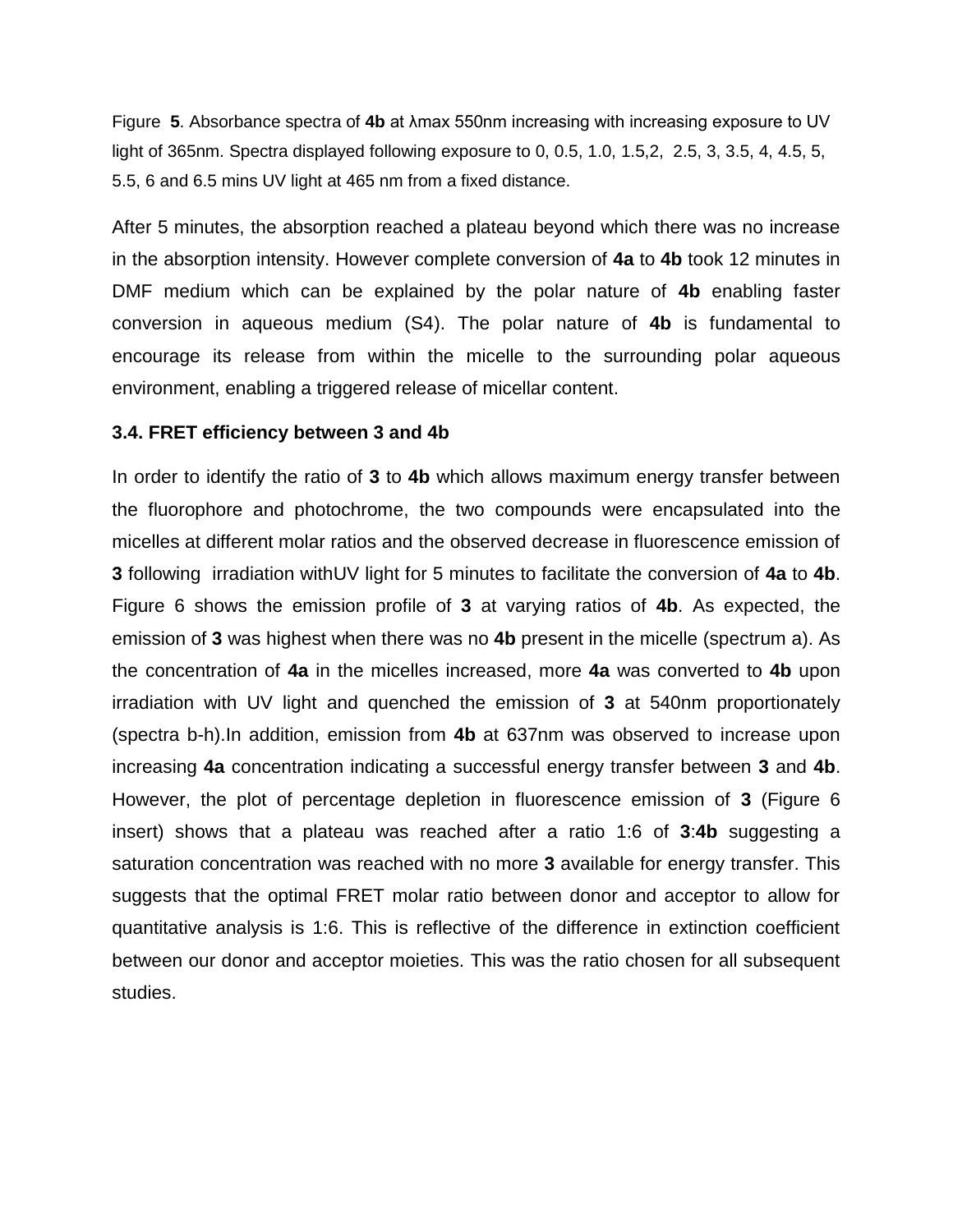

Figure **6**. Fluorescence emision of **3** following exposure to varying molar ratios of **4a** and photoconversion to **4b**. a: no UV exposure and b-h: solutions were exposed to 5 mins UV light at 365 nm from a fixed distance and molar ratios of compunds bodipy **3** : merocyanine **4b** 1:0.5; 1:1, 1:2, 1:4, 1:6, 1:8 and 1:10 consecutively. **Insert:** FRET efficiency of **3** and **4** following exposure to 5 mins UV light at 365 nm from a fixed distance. Concentration of **3** remains constant at 3.64 µM. Percentage efficiency was determined by the relation depletion in the emission of **1** at 545 nm, n = 3.

#### **3.5. In vitro triggered release**

UV light acts as a trigger for photoinduced transformation of **4a** which is hydrophobic with a closed ring system to an open ring **4b** which is polar in nature with higher solubility in aqueous medium. The hydrodynamic properties of micelles allows **4b** to easily come out of the system permitting release of encapsulated cargo. Continuous photoactivation of **4a** within the micelle lead up to 24% release of **4b** into the surrounding environment within 12 minutes which was significantly higher than the 5% release in the absence of photoactivation as seen in Figure 7. This design of a triggered fast release system is essential for successful release of drugs attached to **4** for therapeutic applications.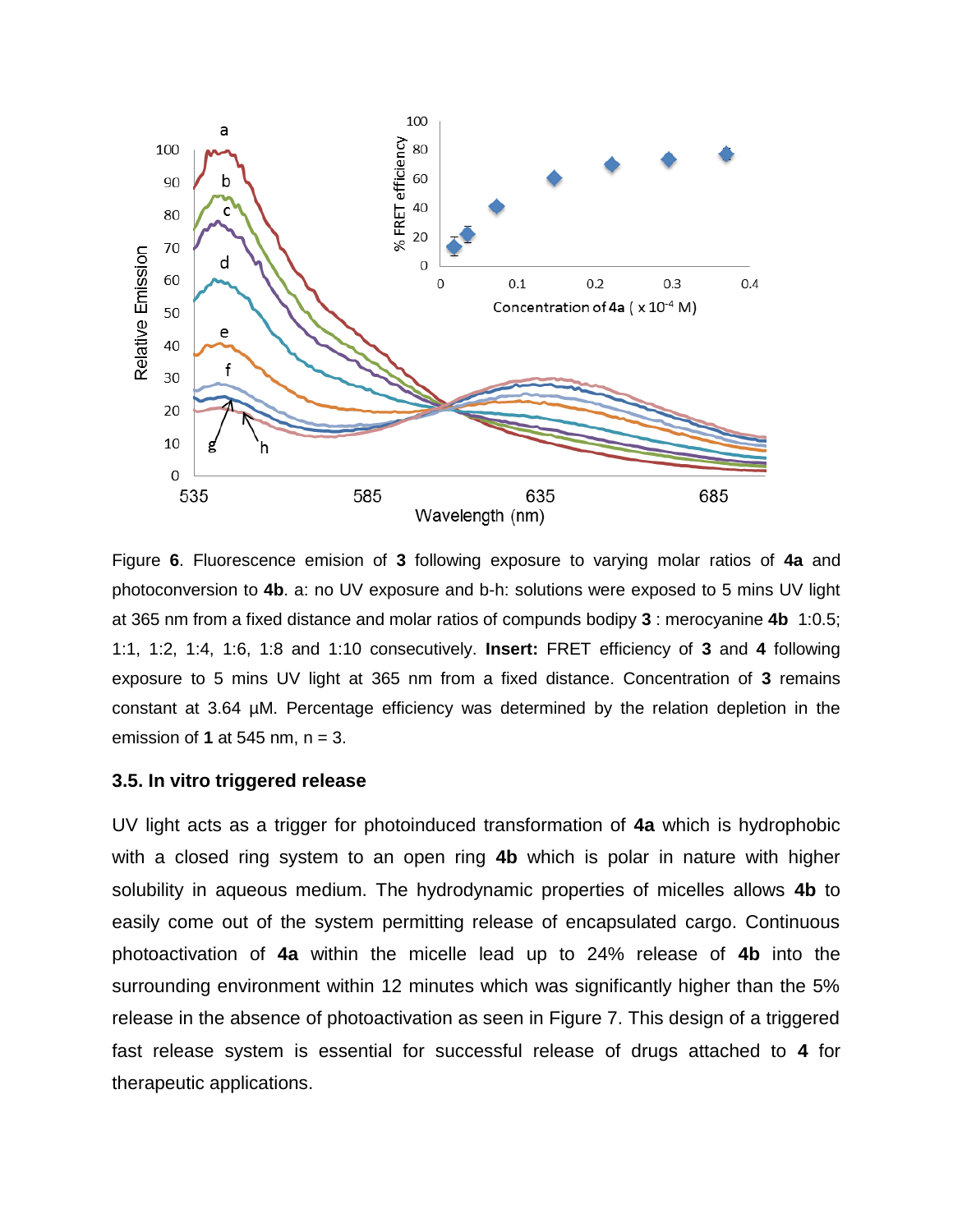

**Figure 7.** In-vitro triggered release of **4b** from micelles after continuous activation with UV light for 12 minutes and no UV activation. \*\* indicates p<0.005.

# **3.6. Reproducibility of system**

The integration of photoswitchable assemblies with fluorophores capable of resonance energy transfer allows the formation of a system which has the ability to switch on and off on demand. Figure 8 shows the fluorescence emission of **3** in the presence of **8** and subsequent photochromic switching between the spiropyran form (**8a**) to its merocyanine counterpart (**8b**) indicating the reproducibility of the system.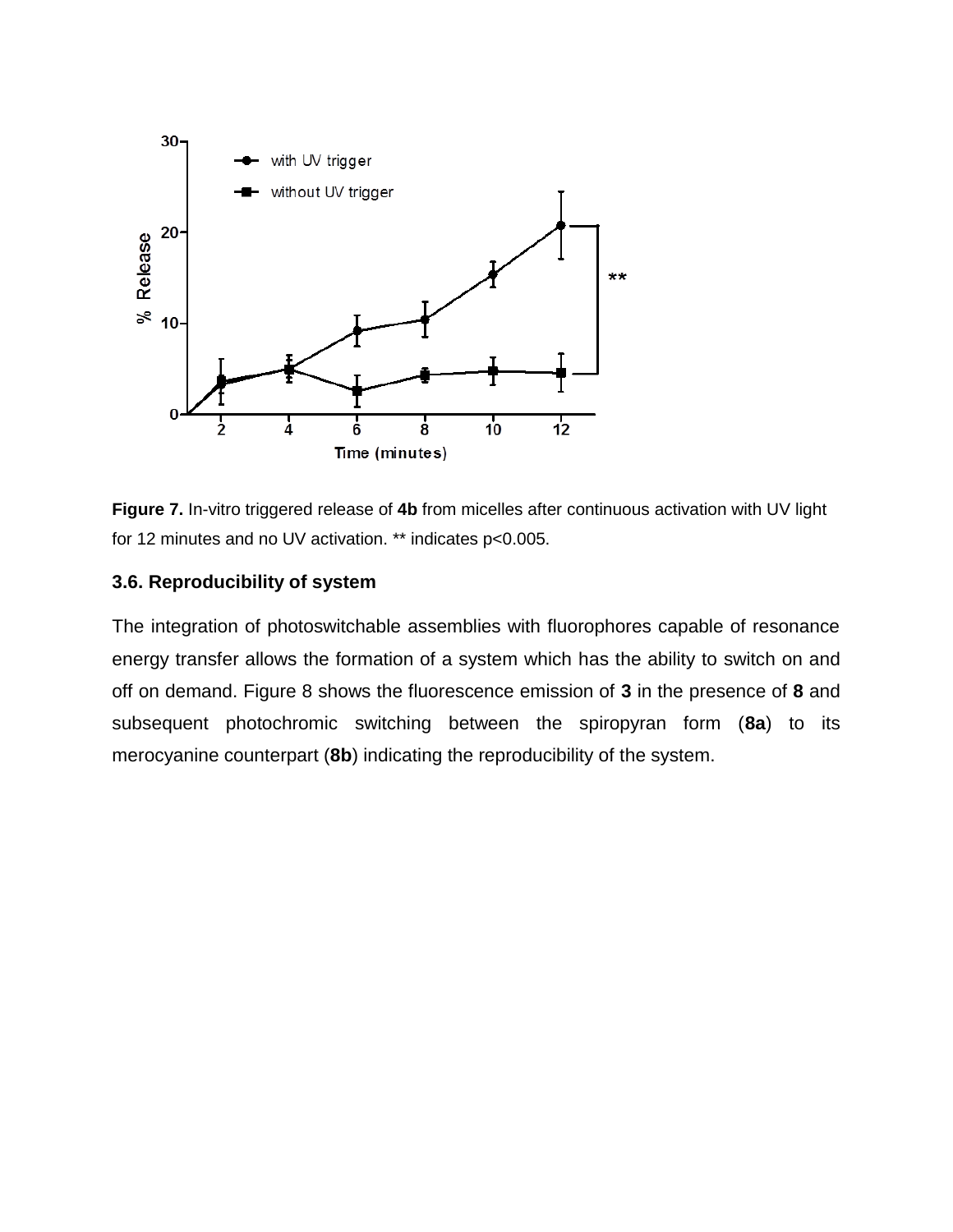

**Figure 8.** Bar chart: Fluorescence emission of **3** within micelles loaded with **8a** following cycles of UV exposure (365 nm, 5 mins) leading to conversion of **8a** to **8b** and subsequent resting time in dark conditions permitting reversion of **8b** back to **8a.** Line graph: control with micelles containing only **3**.Insert: % quenching of **3** following UV irradiation. \*\* indicates p<0.005

Compound **8** was created as a prodrug, to contain an API (Ibuprofen) covalently linked to the photochromic spiropyran moiety. Once released from the internal core of the micelle it is anticipated that it would be subjected to hydrolysis via esterase's enzymes and hence release the API. When there was no **8b** present in the system (in the absence of UV light), there was a significantly high emission of **3.** This emission was quenched upon photoactivation of **8a** to **8b** as the absorption signature of **8b** overlaps with emission signature of **3**. As **8b** slowly reverted back to **8a** owing to its reversibility in heat and visible light conditions, the emission of **3** slowly increased. The hydrophilic nature of **8b** encourages it to transcend the hydrophobic internal core of the micellar system into the wider aqueous environment. Although the system was kept in the dark, there were three cycles of 5 minute irradiation, allowing for significant movement outside the micelle. This movement was observed as a decrease in the quenching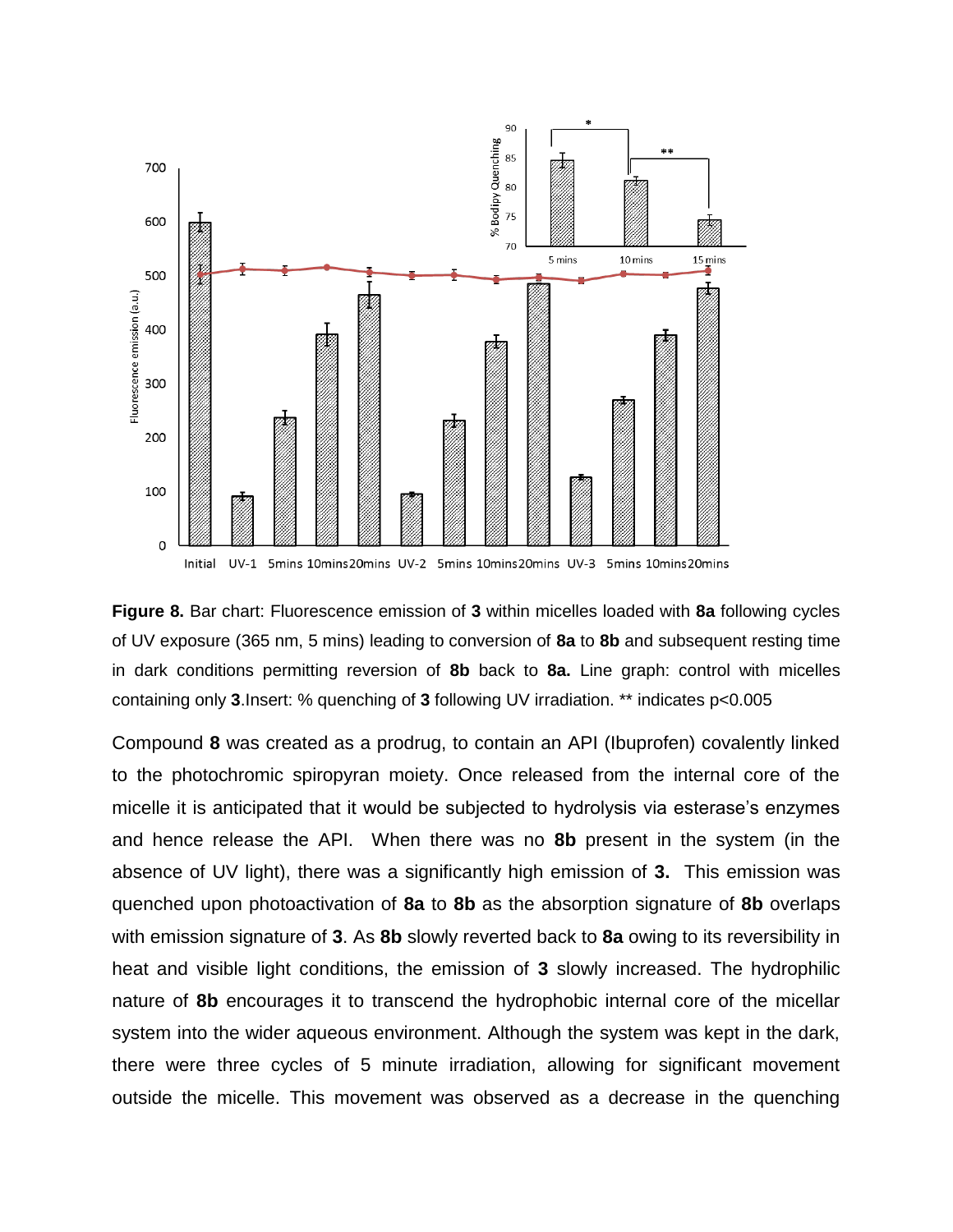efficiency of **3** upon subsequent photoactivation cycles (Figure 8 insert) as less **8b** was present within nanoscale distance for FRET to successfully take place between the two molecules in each subsequent excitation. This decrease in the quenching of emission of **3** is of similar magnitude to the % release of internalised compound **4**, observed in Figure 7, with 19% release after 10 minutes of **8** when compared to the 15 % release of **4** after 10 minutes displayed in Figure 7. The increase in release is attributed to the time lapse between UV stimulation and subsequent photoconversion allowing for more hydrophobic **8b** to leave the micelle. It is seen from Figure 8 that a further fluorescence quenching of 74.4 % is recorded after 15 mins UV irradiation and would suggest that 25.6 % of **8** has been released. A similar effect was seen in light conditions, but the % of quenching of **3** was slightly less, due to the faster photoconversion back to the original more hydrophobic spiropyran moiety (**8a**), ensuring that less compound was released and hence more available for the subsequent energy transfer to the donor (S6). Micelles loaded with only **3** did not show any changes in fluorescence emission after photoactivation and after subsequent resting periods, in addition there was limited photobleaching of **3** after UV irradiation.

# **3.7. Observation of FRET in HeLa cells**

Encapsulation of cargo within micelles enables them to be transported across the cell membrane leading to better cellular uptake owing to their biocompatibility and size. In order to determine the feasibility of communication and triggered release from within the micelles, we incubated HeLa cells with micelles loaded with **3** and **4a** and enabled the photoconversion of **4a** to **4b** present within the cells to confirm FRET communication between **3** and **4b**. As seen in Figure 9, fluorescence emission of **3** fluctuated drastically according to status of **4b** present within the cells, as a direct result of molecular communication between them. The ability of **4b** to switch back to **4a** in the presence of visible light broke the communication between **3** and **4b** allowing the emission of **3** to be observed. These results in HeLa cells support our previous observations in vitro conditions in section 3.6. It can be seen that immediately following 5 minutes UV irradiation there is a 82.5 % quench in the fluorescence emission of **3**, attributed to the energy transfer to the acceptor moiety, **4b**. Upon subsequent photoactivation cycles of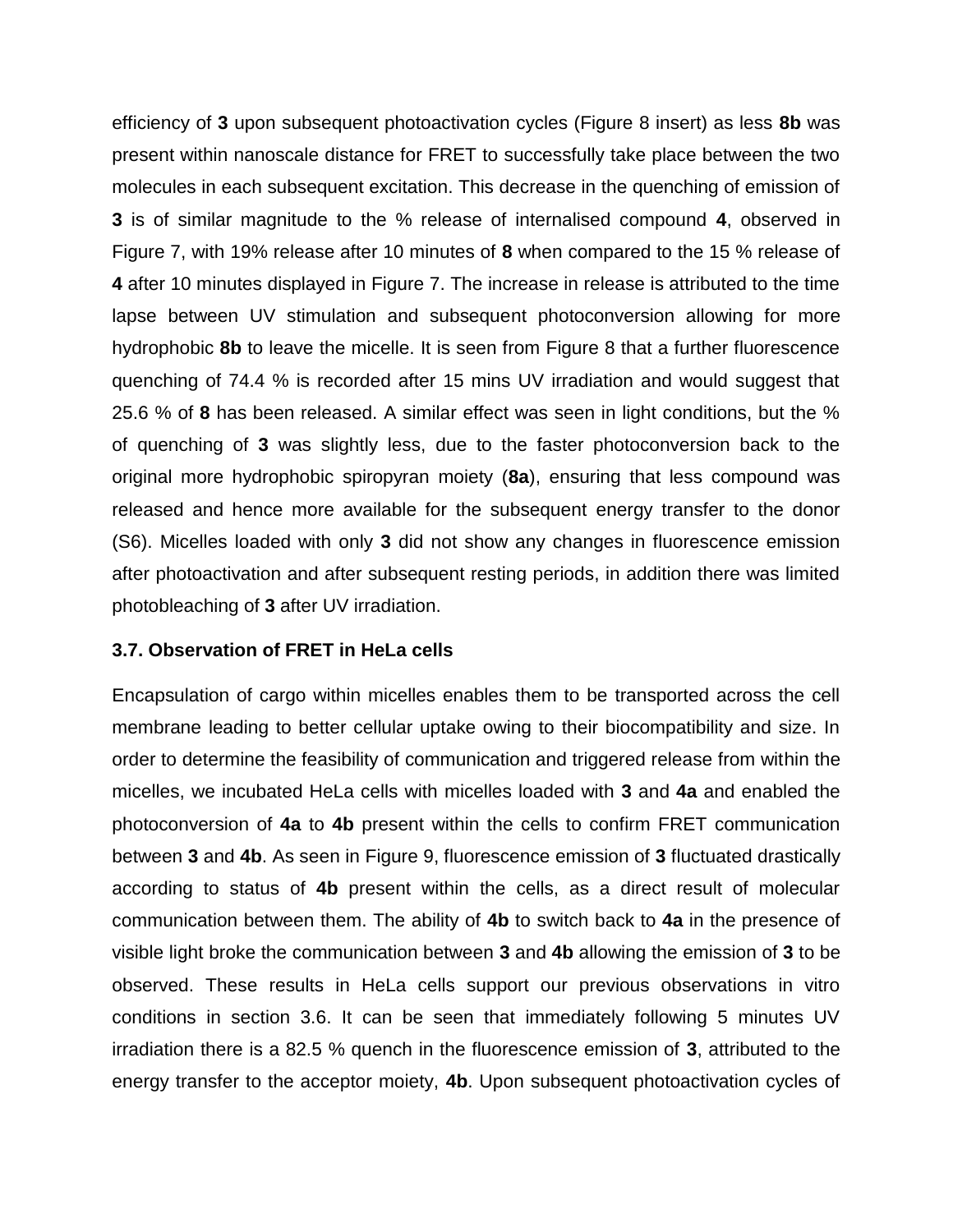**4b** there was significantly less quenching of the emission from our donor compound **3** (75.3% and 64.2% respectively). This can be attributed to the more polar **4b** form leaving the micelle DDS (24.7% and 35.8 % released after 10 and 15 minutes irradiation).



**Figure 9.** Bar chart: Fluorescence emission of **3** in HeLa cells incubated overnight with micelles loaded with **3** and **4a** and following cycles of UV exposure (365 nm, 5 mins) leading to conversion of **4a** to **4b** and subsequent resting time in visible light conditions permitting reversion of **4b** back to **4a.** Line graph: control using micelles containing **3** only. Insert: % quenching of **3** following UV irradiation. \*\* indicates p<0.005, \* indicates p<0.05.

As expected the emission of **3** lapsed back faster in visible light conditions compared with dark conditions (S7), further confirming that the photoconversion of **4b** to **4a** is faster in the presence of visible light and is indirectly communicated in the form of higher emission of **3**. Additionally, the quenching effect after subsequent UV irradiation cycles in the dark was similar to that seen in light conditions. Similarly, observations of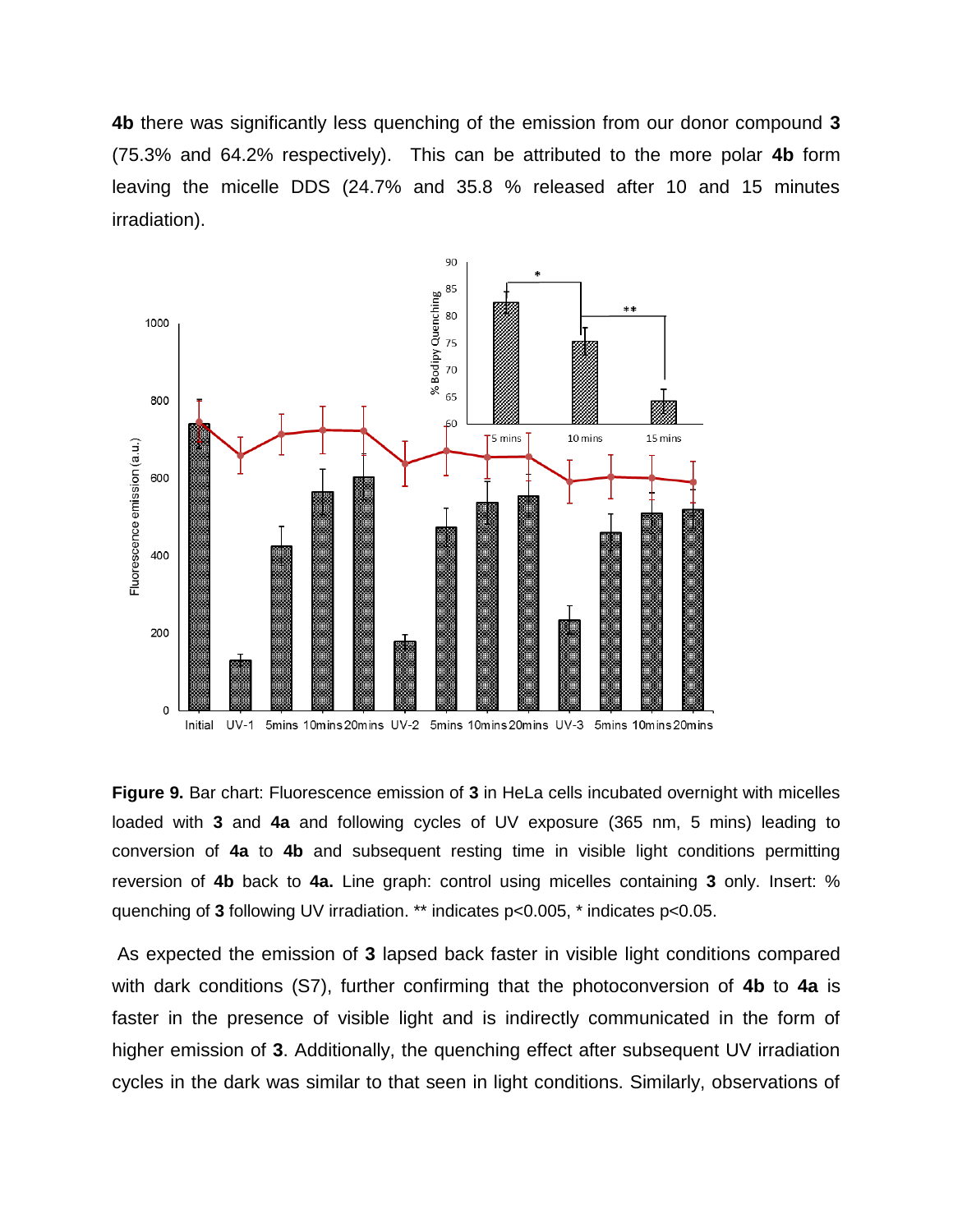cells by confocal microscopy indicated significant reduction in fluorescence emission of **3** on photoactivation of **4b** confirming its presence within cells (Figure 10).



**Figure 10.** Confocal microscopic images of HeLa cells incubated with micelles loaded with **3**  and **4a** showing **(a)** Clear field **(b)** Fluorescence emission of **3** (Ex 514nm, Em 520-590nm) before UV exposure **(c)** Fluorescence emission of **3** after UV exposure (365nm, 5 mins).

# **3.8. Real time quantification of encapsulated cargo**

The photoswitchable nature of **8** and its molecular communication with **3** can prove beneficial in real time quantification of release of encapsulated materials from within the micellar environment. To quantify this occurrence, micelles loaded with **3** and **8** were loaded on to dialysis membranes in Franz diffusion cells and photoactivated for 5 minutes to allow conversion of **8a** to **8b** resulting in its release from the micellar environment recorded over 20 minutes of resting time in both dark and visible light conditions. Two parameters were measured simultaneously at various time points in an attempt to correlate the communication seen through **3** with release of **8**. This was achieved by monitoring the amount of **8a** present within the micelles by absorbance at 345 nm. Following removal of the sample for analysis a set period of 20 minutes was observed with the sample subjected to visible irradiation, to ensure that all **8** was in the spiropyran form, **8a**. The results of the depletion in **8a** absorbance can be seen in Figure 11a. The simultaneous measurement of bodipy emission (**3**) was collected, following the original 5 mins UV irradiation, each sample removed for analysis was subjected to 20 minutes visible light before the emission of **3** was recorded, the decrease in quenching is plotted in Figure 11b. From Figure 11 a good correlation is seen between both the fluorescence increase from **3** and the absorbance of **8a**. The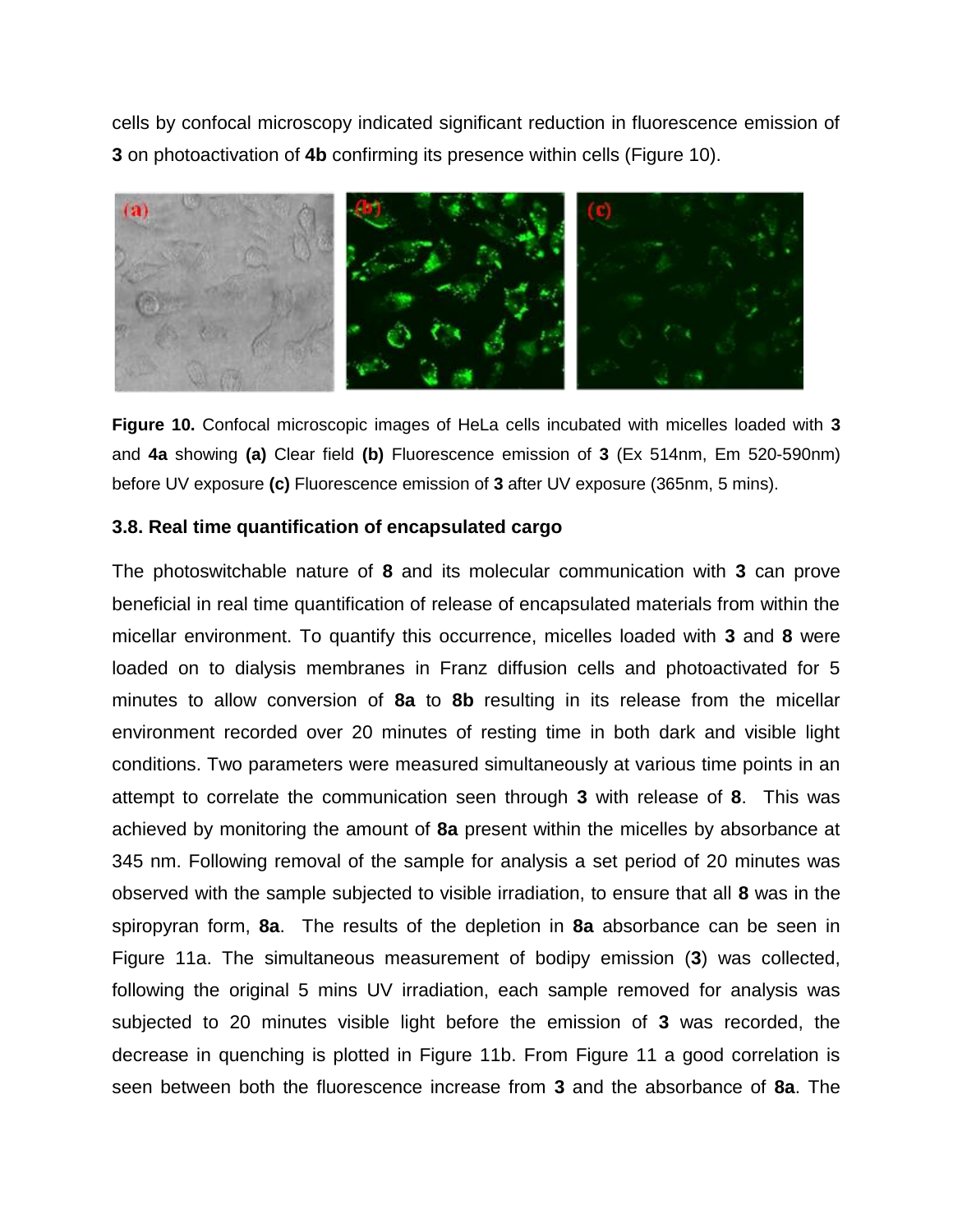largest magnitude of change is observed from the UV stimulation in dark conditions, this is expected as **8b** would favour the more polar environment. Specifically, a 8.4% decrease in **8a** absorbance is observed after 10 minutes, indicting a transfer of **8** across the dialysis membrane. This is indirectly communicated through a 7.0 % increase in the fluorescence emission of **3** (figure 11b). Similarly a 17.4 % decrease in absorbance of **8a** is seen at 20 minutes compared to 11.6 % increase in fluorescence emission of **3** at the same time point. Visible light conditions led to conversion of **8b** back to **8a** leading to lesser release of only about 7% from micelles which was reflected as approximately 4% increase in fluorescence emission of **3**. However there was negligible release in the absence of a UV trigger and is suitably revealed as insignificant increase in fluorescence emission of **3**. This close correlation between the FRET communication when compared to the direct measurement of remaining spiropyran would suggest that there is indeed potential to further develop these smarter DDSs.



**Figure 11. (a)** In vitro release of **8a** from micelles with and without UV trigger and subsequent resting time in dark and visible light conditions measured by decrease in UV absorbance at 345 nm. **(b)** Observation of % increase in fluorescence emission of **3** at Ex 503 Em 514 nm measured concomitantly with release of **8a**. \*\* indicates p<0.005, \*\*\* indicates p<0.0005.

#### **4. Conclusion**

The number of smart DDSs capable of real time communication with concomitant stimulated drug release is increasing in response to the nanotechnology revolution [35]. The need for variation between the mechanism of stimulus, as well as the parameter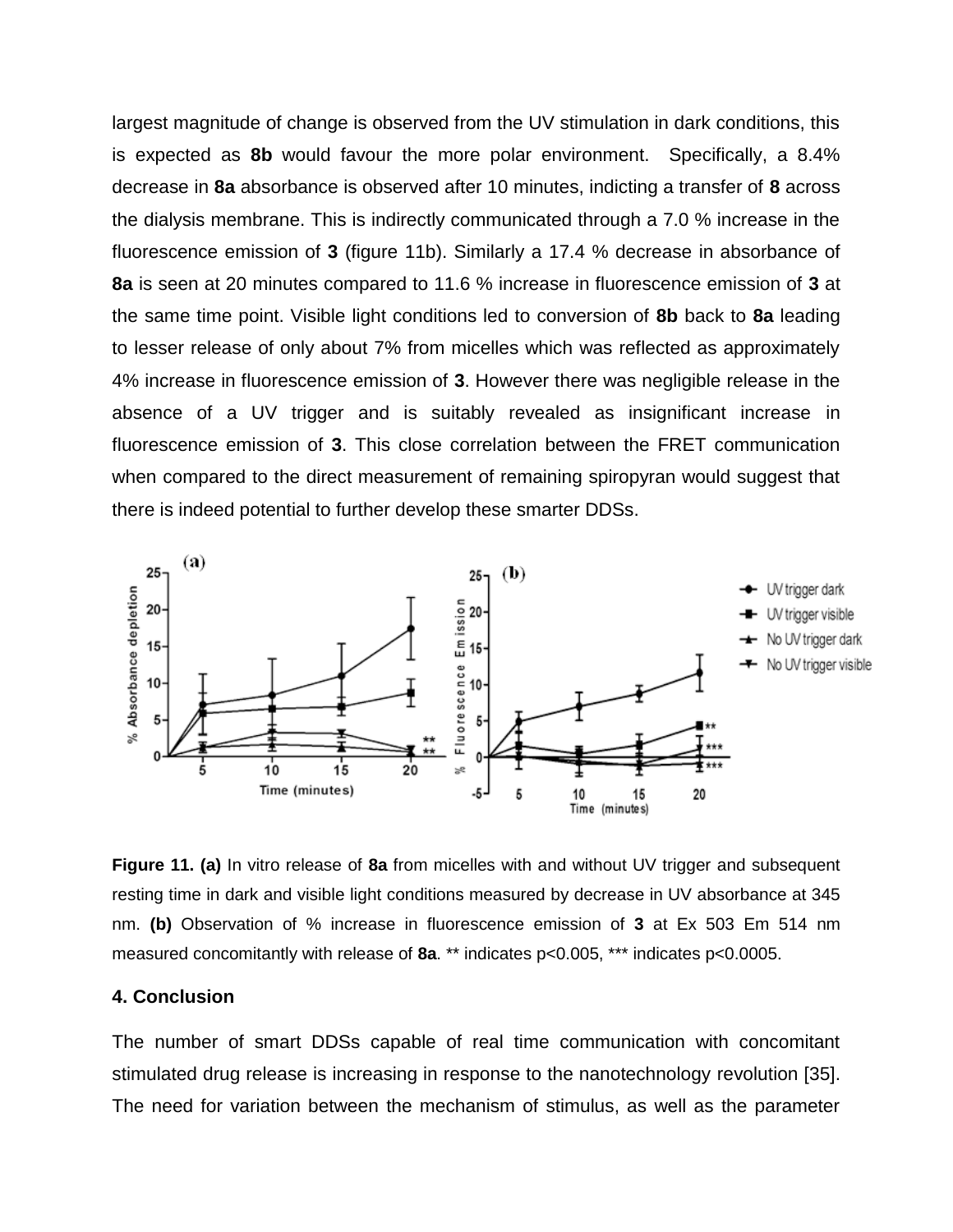involved in communication is paramount to the success of these advanced materials so to allow these nano-platforms to reach the full echelon of their potential. Recent examples illustrating this diversity can be seen by Huang at el. [36] whereby they have incorporated the anticancer agent doxorubicin into a supramolecular nanoparticle and also double up its use as the FRET acceptor to allow self-communicating. Another interesting example is seen by Du et al. [37] and their incorporation of five stimuli responsive moieties on to their NP.

We have designed a photo-activated DDS capable of real time communication using the photochromic properties of spiropyrans and exploiting the differences in physiochemical properties. By adopting a prodrug approach, we have developed an ibuprofenspiropyran analogue, which has displayed significant stimulated release from within a micelle environment. In addition, with the incorporation of a hydrophobic bodipy compound within the micelle hydrophobic core, we have created a FRET communication between the two species present within the micelle that has shown significant potential for real time analysis of content. In vitro analysis has confirmed this system remains intact within Hela cells. This smart DDS has the potential to be adapted for a number of different API, by simply linking the API with the spiropyran through an ester or potentially an amide bond, thus increasing application for such nanoplatforms to include a large number of drugs with the only prerequisite being that they contain a suitable reactive functional groups.

#### **Acknowledgements**

This work was funded by the University of Ulster.

# **References**

[1] M. Hruby, S. Filippov K, P. Stepanek, Smart polymers in drug delivery systems on crossroads: Which way deserves following? European Polymer Journal. 65 (2015) 82-97.

[2] A. Brun-Graeppi, C. Richard, M. Bessodes, D. Scherman, O. Merten, Cell Microcarriers and Microcapsules of Stimuli-Responsive Polymers, J. Controlled Release. 149 (2011) 209-224.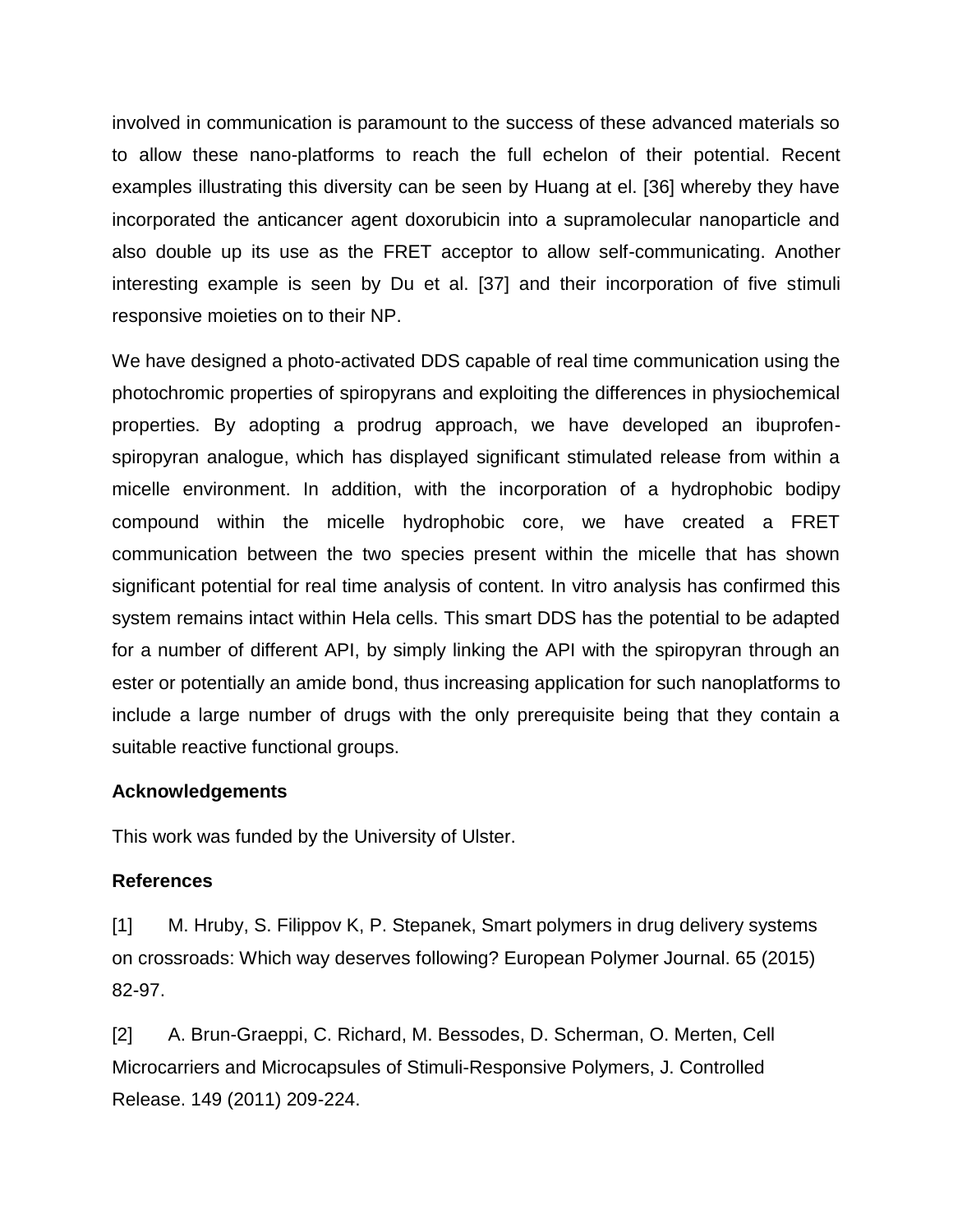[3] C. Ashley, E. Carnes, G. Philips, D. Padilla, P. Durfee, P. Brown, T. Hanna, J. Lui, B. Phillips, M. Carter, N. Carroll, X. Jiang, D. Dunphy, C. Willman, D. Petsev, D. Evans, A. Parikh, B. Chacherian, W. Wharton, D. Peabody, C. Brinker, The targeted delivery of multicomponent cargos to cancer cells by nanoporous particle-supported lipid bilayers. Nature Materials. 10 (2011) 389-394.

[4] M. Zayats, M. Kanwar, M. Ostermeier, P. Searson, Tuning protein recognition at the molecular level, Macromolecules. 44 (2011) 3966-3972.

[5] T. Ramasamy, H. B. Ruttala, B. G. Kanu, B. K. Poudel, H.-G. Choi, C. S. Yong and J. O. Kim, Smart chemsirty based nanosized drug delivery systems for systemic applications: A comprehensive review, J. Controlled Release. 258 (2017) 226–253.

[6] D. Furgeson, M. Dreher, A. Chilkoti, Structural optimisation of a 'smart' doxorubicin-polypeptide conjugate for thermally targeted delivery of solid tumors, J. Controlled Release. 110 (2006) 362-369.

[7] M. Hruby, C. Konak, K. Ulbrich, Polymeric micellar pH-sensitive drug delivery system for doxorubicin, J. Controlled Release. 103 (2005) 137-148.

[8] S. Baneriee, D. Chen, A multifunctional magnetic nanocarrier bearing fluorescent dye for targeted drug delivery by enhanced two photon triggered release, Nanotechnology. 20 (2009) 185103-185112.

[9] S. Murdan, Electro responsive drug delivery from hydrogels, J. Controlled Release. 92 (2003) 1-17.

[10] N. Nomikou, C. Arthur, C. Sterrett, B. McCaughan, J.F. Callan, A.P. McHale, Ultrasound enhanced photoactivation of indocyanine green in-vitro and in-vivo implications for targeted cancer therapy, Chem.Med.Chem. 7 (2012) 1465-1471.

[11] L. Glangchi, M. Caldorera-Moore, L. Shi, K. Roy, Nanoimprint lithography based fabrication of shape specific enzymatically-triggered smart nanoparticles, J. Controlled Release. 125 (2008) 263-272.

[12] C. McCoy, C. Rooney, C. Edwards, D. Jones, S. Gorman, Light-triggered molecule-scale drug dosing devices, J. Am. Chem. Soc. 129 (2007) 9572-9573.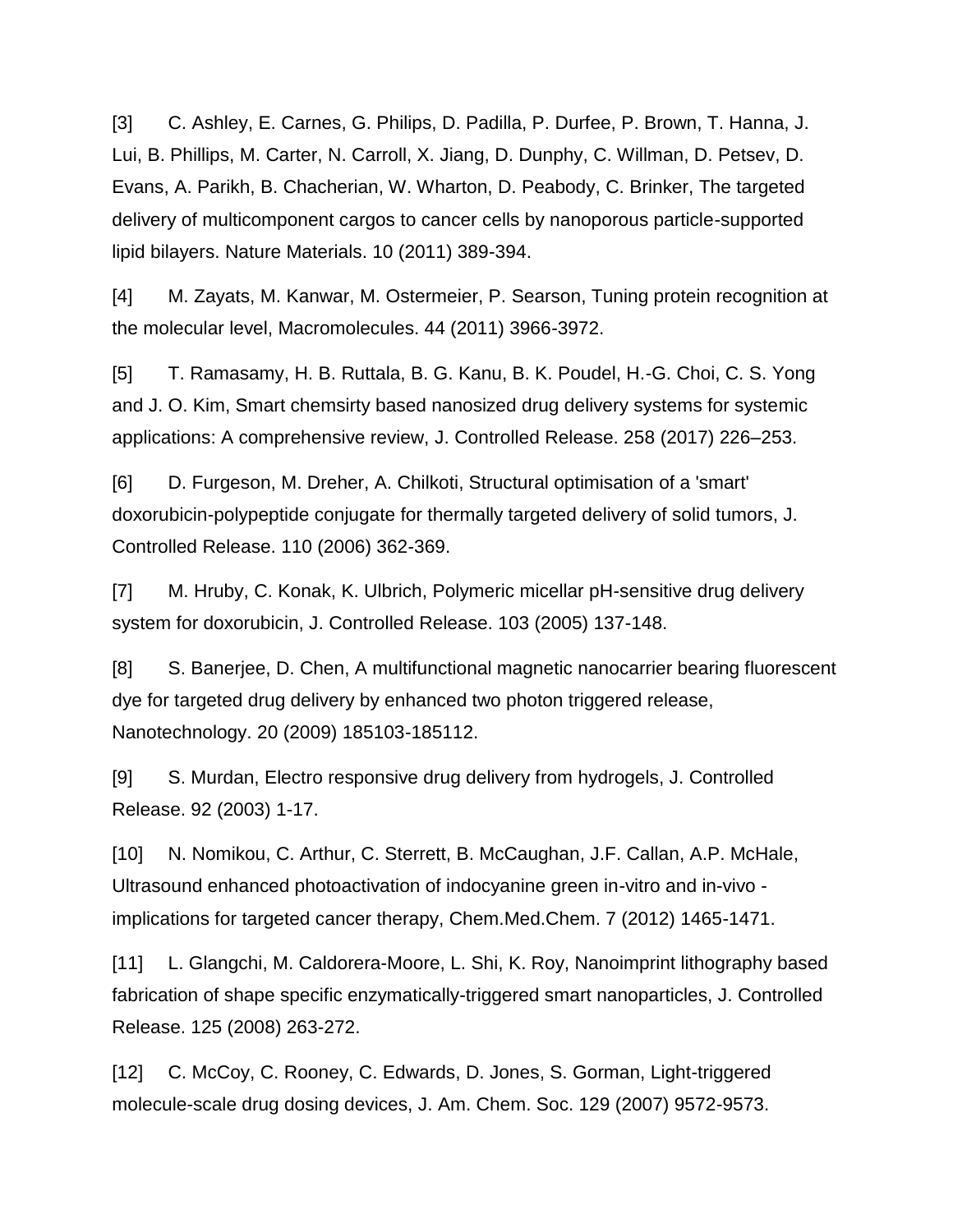[13] J. Honey, J. Rijo, A. Anju, K. Anoop, Smart polymers for the controlled delivery of drugs - a concise overview, Acta Pharmaceutica Sinica B. 4 (2014) 120-127.

[14] S. Swaminathan, Photoresponsive polymer nanocarriers with multifunctional cargo, Chem. Soc. Rev. 43 (2014) 4167-4178.

[15] B. Lukyanov, M. Lukyanova, Syropyrans: Synthesis, properties and application. Chem.Heterocycl.Compd. 41 (2005) 281-311.

[16] Q. Zhou, Y. Zhu, P. Sheng, Z. Wu, Q. Cai, A highly selective and reversible fluorescent Cu2+ and S2- probe under physiological conditions in live cells, RSC Advances. 4 (2014) 46951-46954.

[17] M. Balter, M. Hammarson, P. Remon, S. Li, N. Gale, T. Brown, J. Andreasson, Reversible energy transfer switching on a DNA scaffold, J. Am. Chem. Soc. 137 (2015) 2444-2447.

[18] I. Yildiz, S. Impellizzeri, E. Denniz, B. McCaughan, J. Callan F, F. Raymo, Supramolecular Strategies to Construct Biocompatible and Photoswitchable Fluorescent Assemblies, J. Am. Chem. Soc. 133 (2011) 871-879.

[19] F. Khan, R. Katara, S. Remteke, Enhancement of bioavailability of cefpodoxime proxetil using different polymeric microparticles, APPS Pharm.Sci.Tech. 11 (2010) 1368-1372.

[20] M. Talelli, M. Barz, C. Rijcken, F. Kiessling, W. Hennink, T. Lammers, Corecrosslinked polymeric micelles: Principles, preparation, biomedical applications and clinical translation, Nano Today. 10 (2015) 93-117.

[21] G. Kohli, H. Kierstead, J. Venditto, L. Walsh, C. Szoka, Designer lipids for drug delivery: From heads to tails, J. Control. Release. 190 (2014) 274-287.

[22] H. Kapahi, Implication of nanofibers in oral drug delivery, Curr. Pharm. Des. 21 (2015) 2021-2036.

[23] Y. Yang, J. Bugno, S. Hong, Nanoscale polymeric penetration enhancers in topical drug delivery, Polymer Chemistry. 9 (2013) 2651-2657.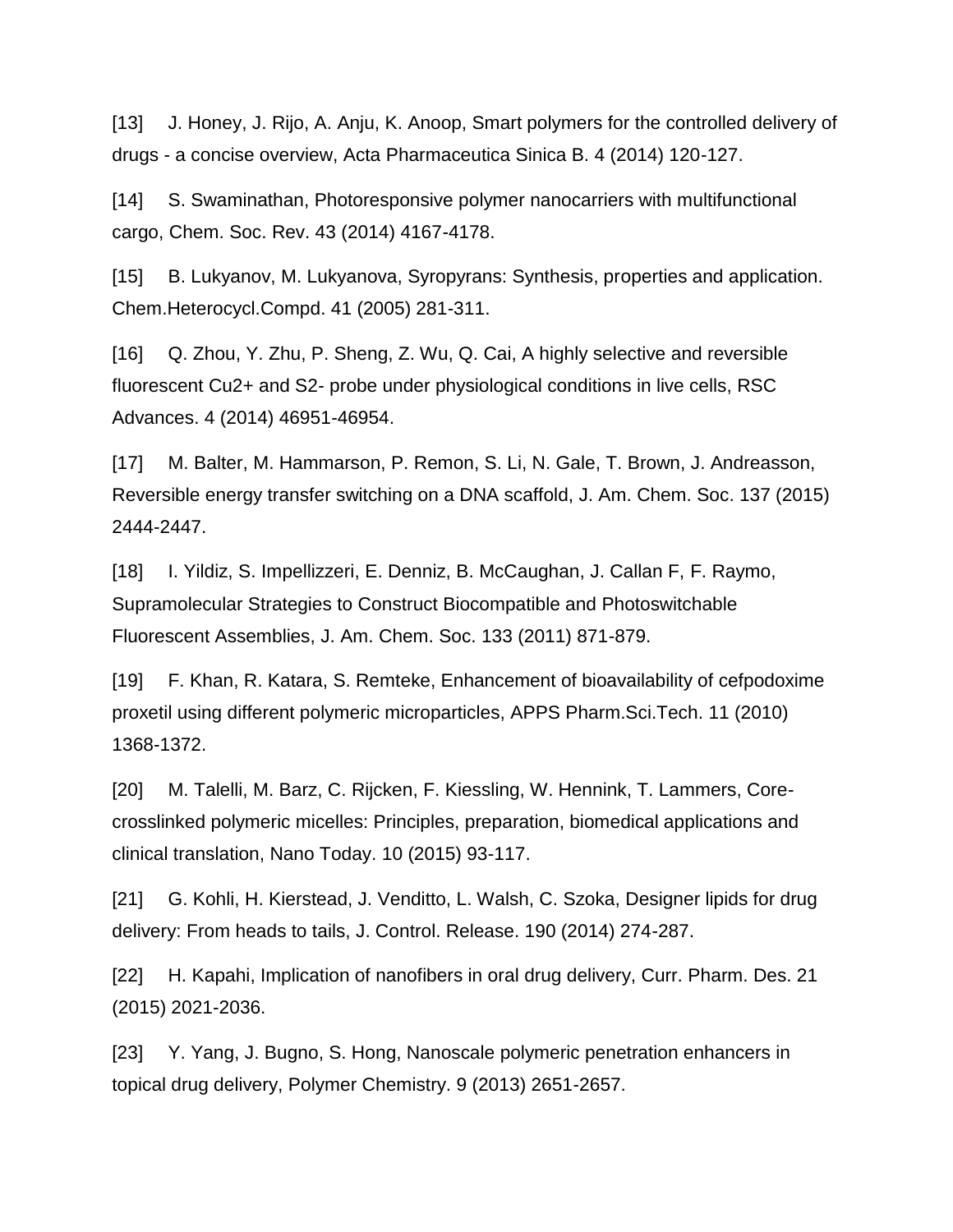[24] S. Hocine, Thermoresponsive self-assembled polymer colloids in water, Soft Matter. 9 (2013) 5839-5861.

[25] A. Di Crescenzo, V. Ettorre, A. Fontana, Non-covalent and reversible functionalization of carbon nanotubes, Beilstein J.Nanotechnol. 5 (2014) 1675-1690.

[26] R. Singh, W. James, J. Lillard, Nanoparticle based targeted drug delivery, Exp. Mol. Pathol. 86 (2009) 215-223.

[27] K. Miyata, R. Christie, K. Kataoka, Polymeric micelles for nano-scale drug delivery, React Funct Polym. 71 (2011) 227 - 234.

[28] Q. Xing, N. Li, D. Chen, W. Sha, Y. Jiao, X. Qi, Q. Xu, J. Lu, Light-responsive amphiphilic copolymer coated nanoparticles as nanocarriers and real-time monitors for controlled drug release, Journal of Materials Chemistry B. 2 (2014) 1182-1189.

[29] X. Li, N. Hao, H. Chen, J. Xu, Tumor-Marker-Mediated 'on-demand' drug release and real time monitoring system based on multifunctional mesoporous silica nanoparticles, Anal. Chem. 86 (2014) 10239-10245.

[30] J. Lai, B. Shah, E. Garfunkel, K. Lee, Versatile Fluorescence Resonance Energy Transfer Based Mesoporous Silica Nanoparticles for Real-Time Monitoring of Drug Release, ACS Nano. 7 (2013) 2741-2750.

[31] F.M. Raymo, S. Giordani, Signal Processing at the Molecular Level, J. Am. Chem. Soc. 123 (2001) 4651-4652.

[32] L. Baumann, K. Scholler, D. de Courten, D. Marti, M. Frenz, M. Wolf, R. Rossi M, L. Scherer J, Development of light-responsive porous polycarbonate membranes for controlled caffeine delivery, RSC Adv. 3 (2013) 23317-23326.

[33] C. Martin, E. Dolmazon, K. Moylan, C. Fowley, A. McHale, J. Callan, B. Callan, A charge neutral, size tuneable polymersome capable of high biological encapsulation efficiency and cell permeation, Int. J. Pharm. 481 (2015) 1-8.

[34] M. Linlin, Y. Fan, Z. Jie, Application of fluorescence resonance energy transfer in protein studies, J. Mol. Struct. 1077 (2014) 87-100.